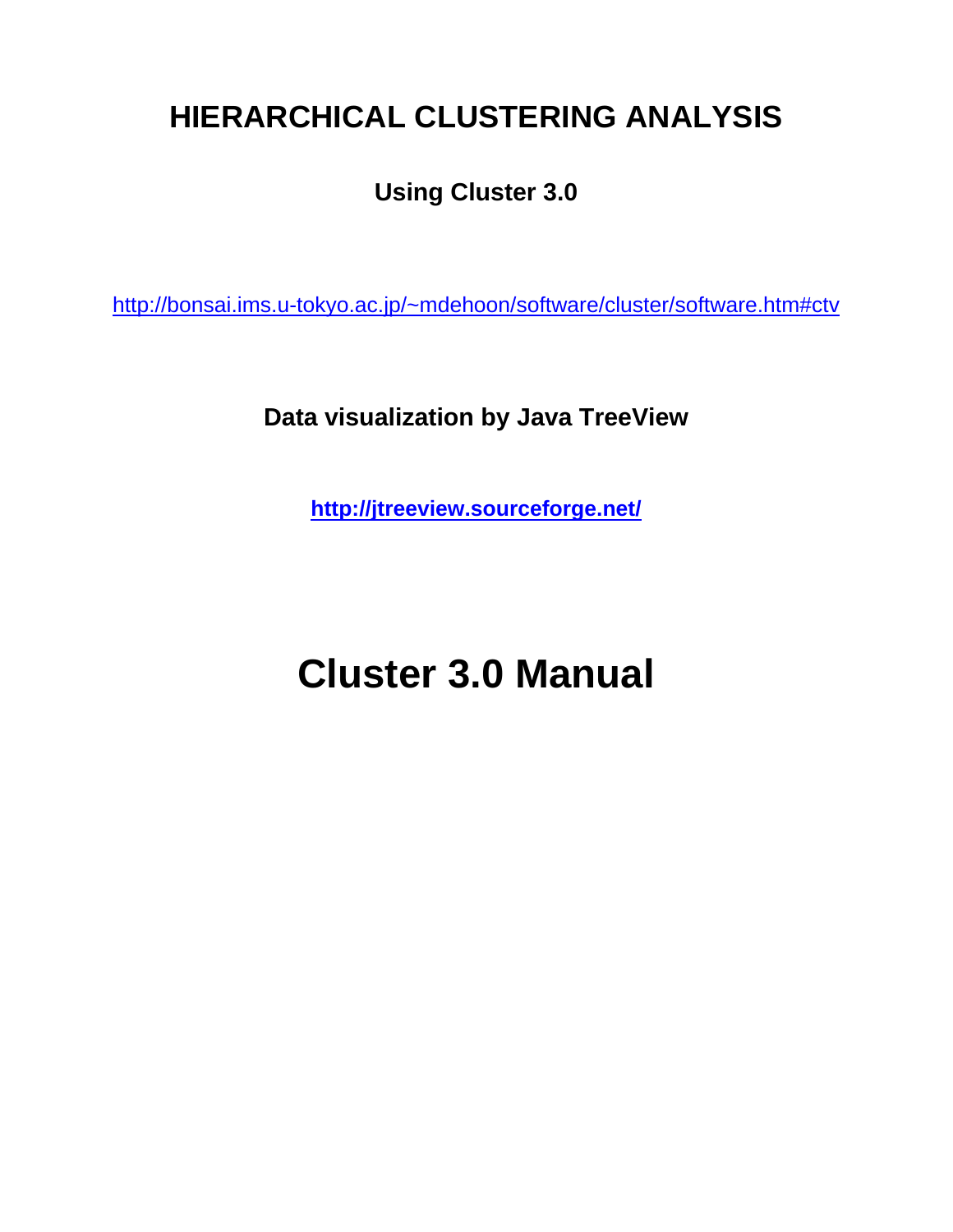Cluster 3.0 Manual

for Windows, Mac OS X, Linux, Unix

Michael Eisen; updated by Michiel de Hoon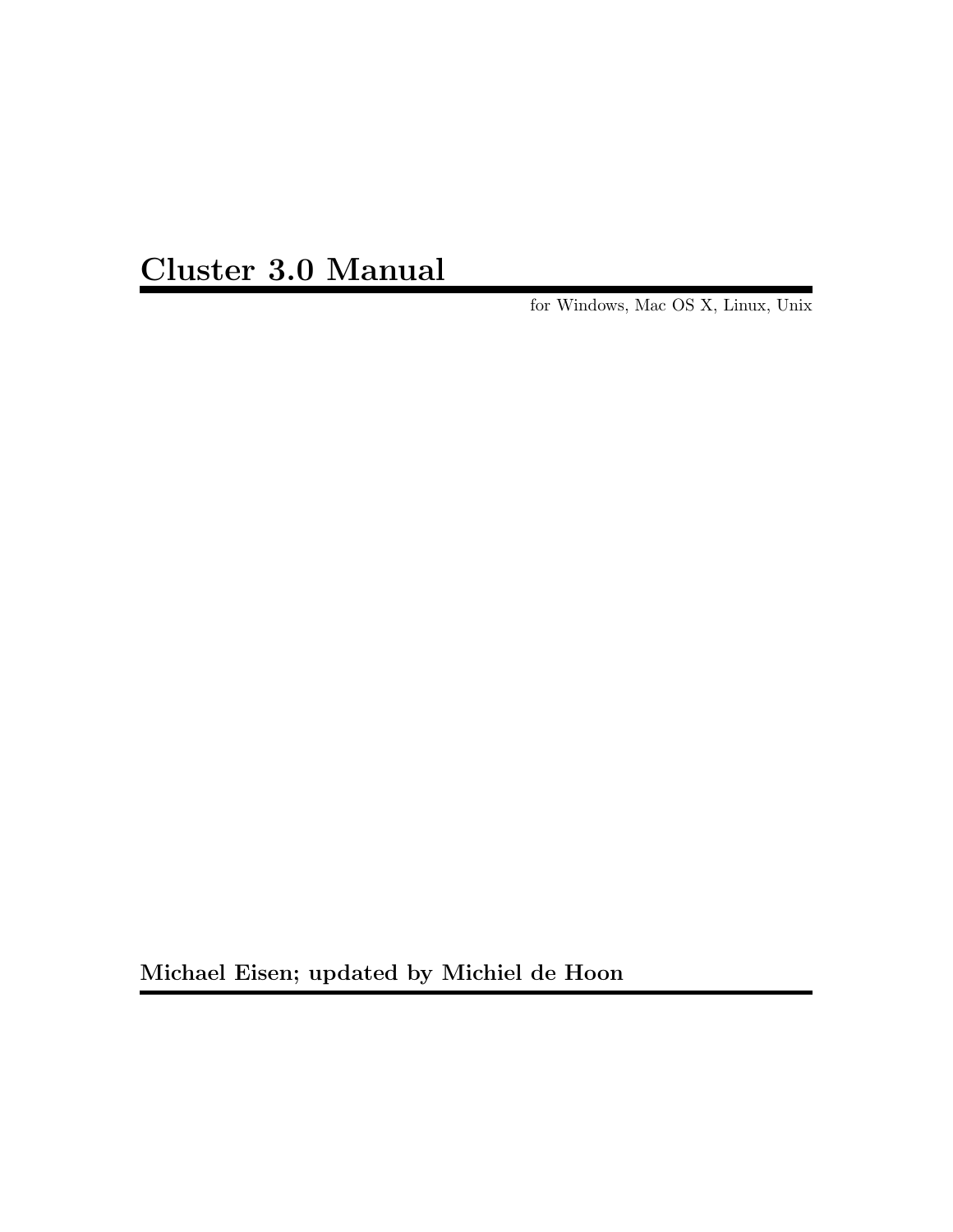Software copyright  $\odot$  Stanford University 1998-99 This manual was originally written by Michael Eisen. It is only partially complete and is a work in progress. The manual was updated in 2002 by Michiel de Hoon, University of Tokyo, Human Genome Center.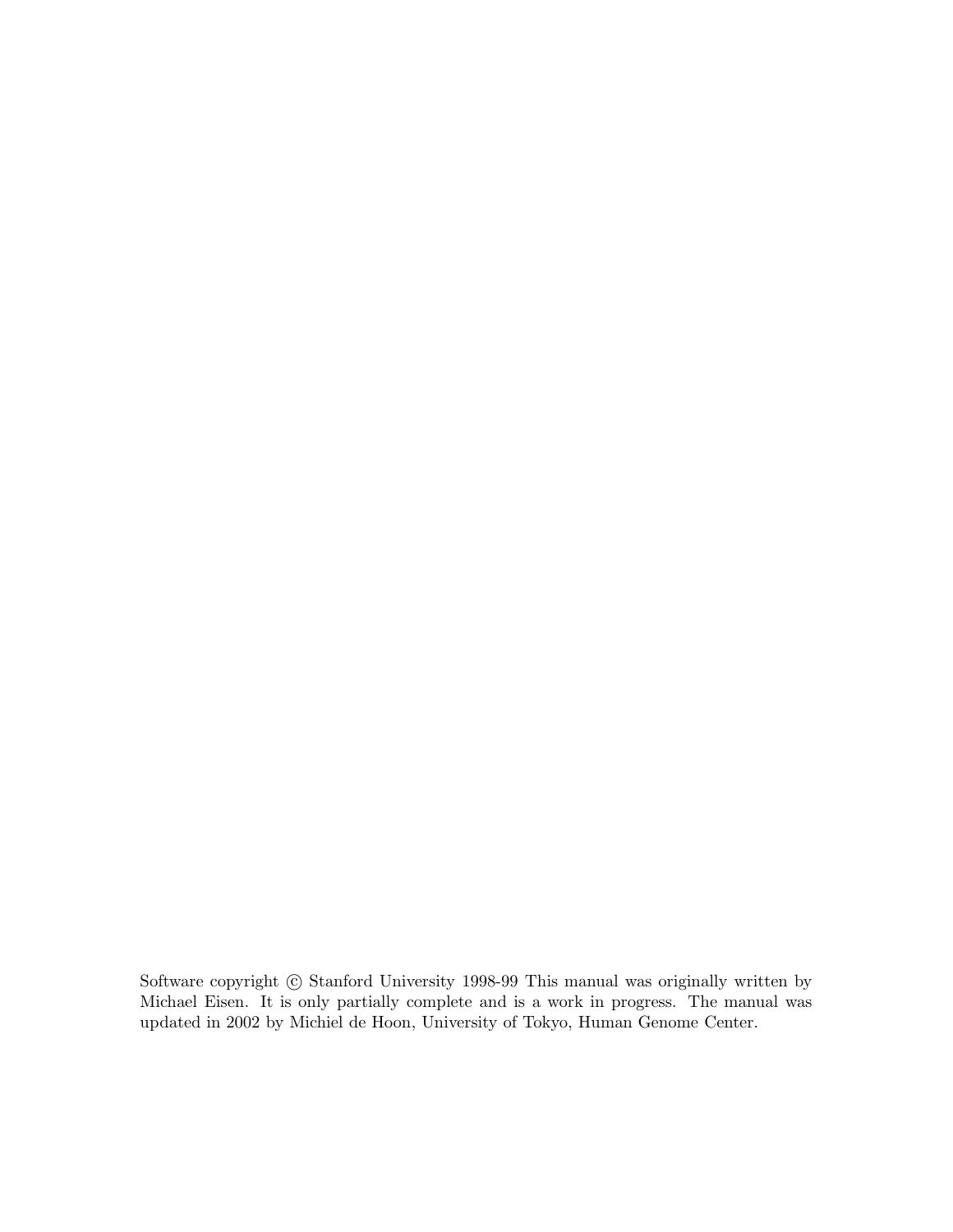This is the manual for Cluster 3.0. Cluster was originally written by Michael Eisen while at Stanford University. We have modified the k-means clustering algorithm in Cluster, and extended the algorithm for Self-Organizing Maps to include two-dimensional rectangular grids. The Euclidean distance and the city-block distance were added as new distance measures between gene expression data. The proprietary Numerical Recipes routines, which were used in the original version of Cluster/TreeView, have been replaced by open source software.

Cluster 3.0 is available for Windows, Mac OS X, Linux, and Unix.

November 5, 2002. Michiel de Hoon Human Genome Center, University of Tokyo.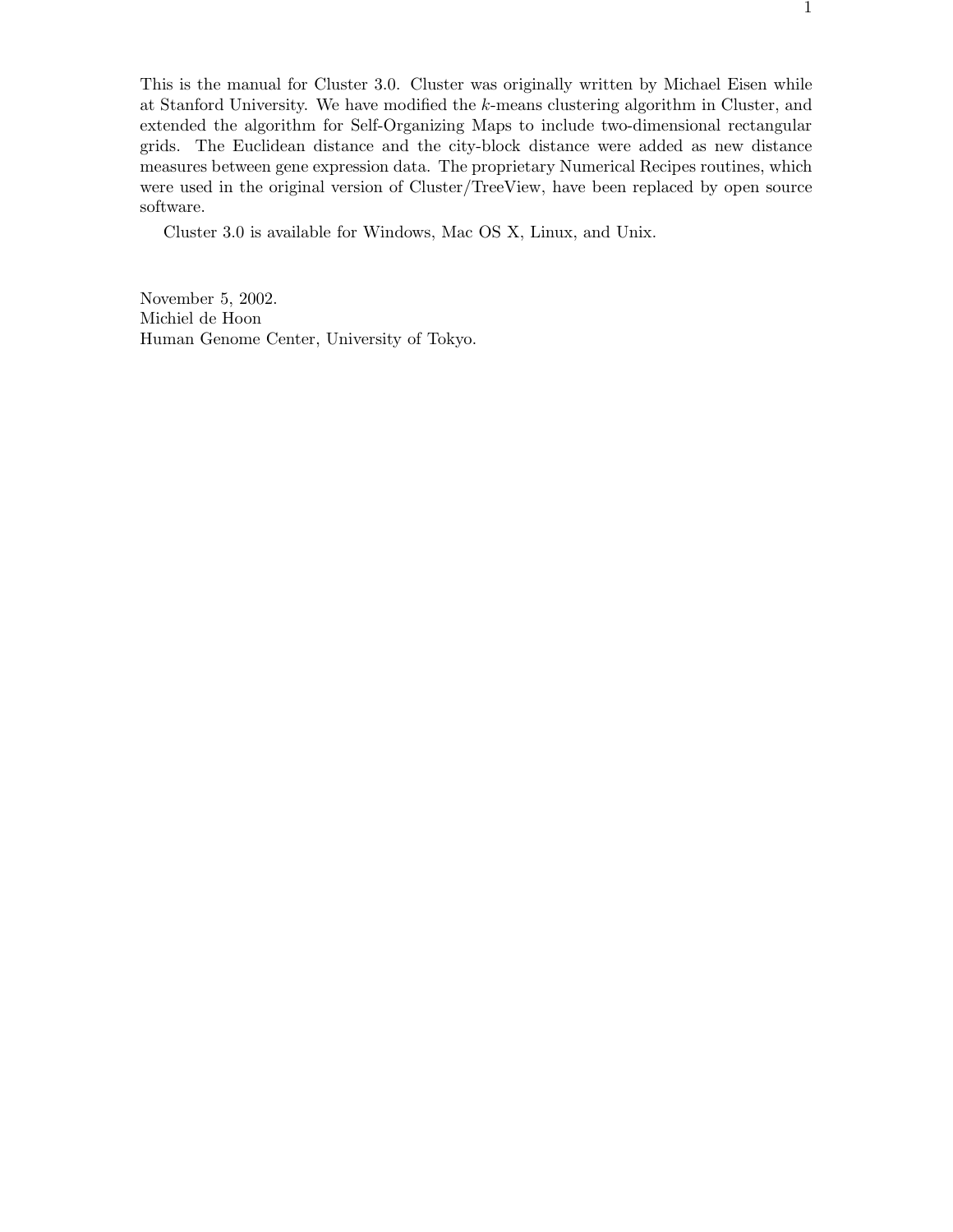## Table of Contents

| 1              |                                                                                                                                                                                    |  |
|----------------|------------------------------------------------------------------------------------------------------------------------------------------------------------------------------------|--|
| $\overline{2}$ | Loading, filtering, and adjusting data  3<br>2.1<br>2.2<br>2.3<br>Log transformation $\ldots \ldots \ldots \ldots \ldots \ldots \ldots \ldots \ldots$ 8<br>2.3.1<br>2.3.2<br>2.3.3 |  |
| 3              |                                                                                                                                                                                    |  |
|                | 3.1<br>3.2<br>Distance measures related to the Euclidean distance  12<br>3.3<br>3.3.1<br>3.3.2<br>3.4<br>3.5                                                                       |  |
| 4              | Clustering techniques $\ldots \ldots \ldots \ldots \ldots \ldots 14$                                                                                                               |  |
|                | 4.1<br>4.1.1<br>4.1.2<br>4.1.3<br>4.1.4<br>4.1.5<br>4.1.6<br>4.1.7<br>4.2<br>4.3<br>4.4                                                                                            |  |
| $\overline{5}$ | Running Cluster 3.0 as a command line<br>$\text{program} \dots \dots \dots \dots \dots \dots \dots \dots \dots \dots \dots \quad 24$                                               |  |
| 6              | $TreeView \ldots \ldots \ldots \ldots \ldots \ldots \ldots \ldots \ldots 26$                                                                                                       |  |
| $\overline{7}$ |                                                                                                                                                                                    |  |
| 8              |                                                                                                                                                                                    |  |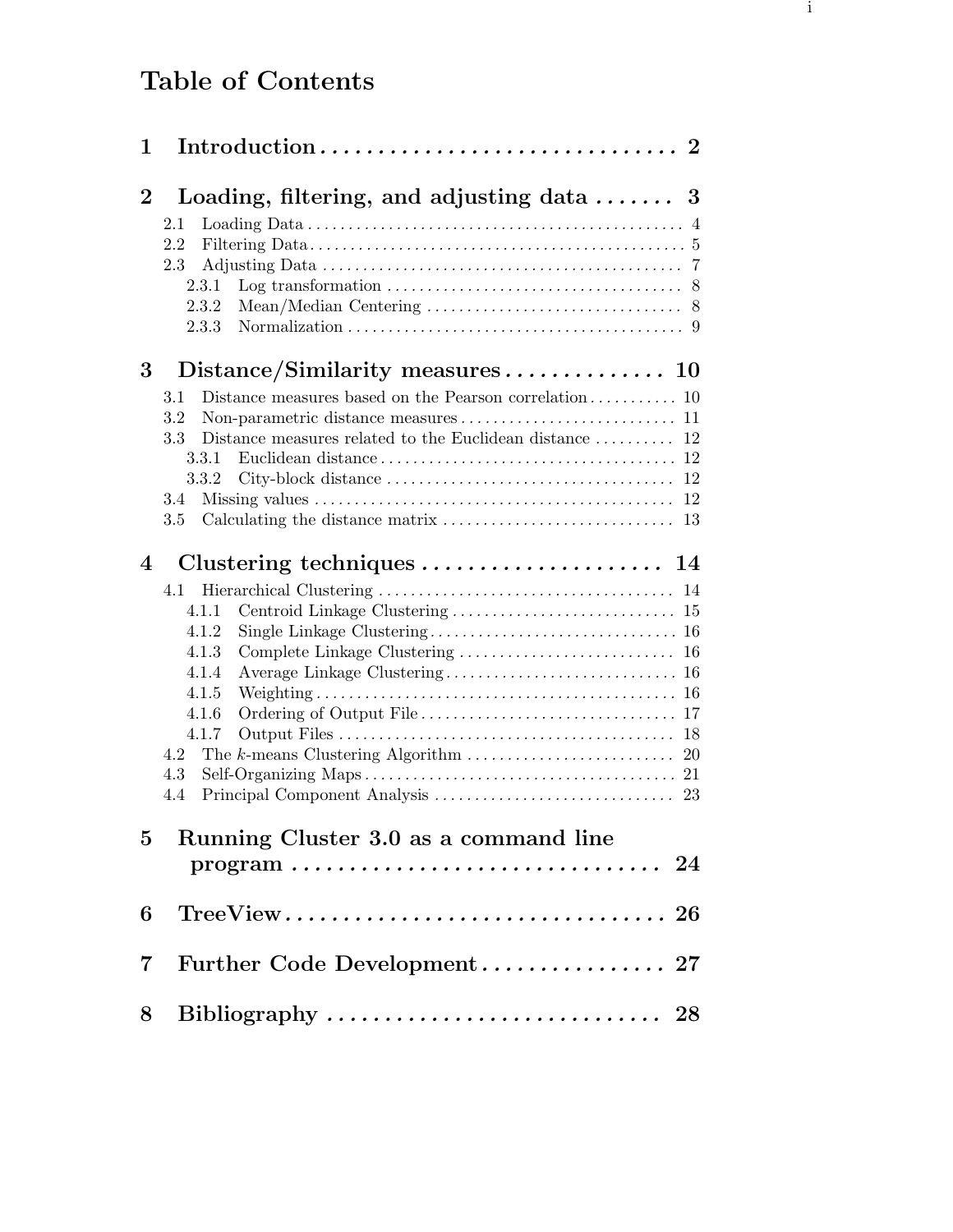## 1 Introduction

Cluster and TreeView are programs that provide a computational and graphical environment for analyzing data from DNA microarray experiments, or other genomic datasets. The program Cluster can organize and analyze the data in a number of different ways. TreeView allows the organized data to be visualized and browsed.

This manual is intended as a reference for using the software, and not as a comprehensive introduction to the methods employed. Many of the methods are drawn from standard statistical cluster analysis. There are excellent textbooks available on cluster analysis which are listed in the bibliography at the end. The bibliography also contains citations for recent publications in the biological sciences, especially genomics, that employ methods similar to those used here.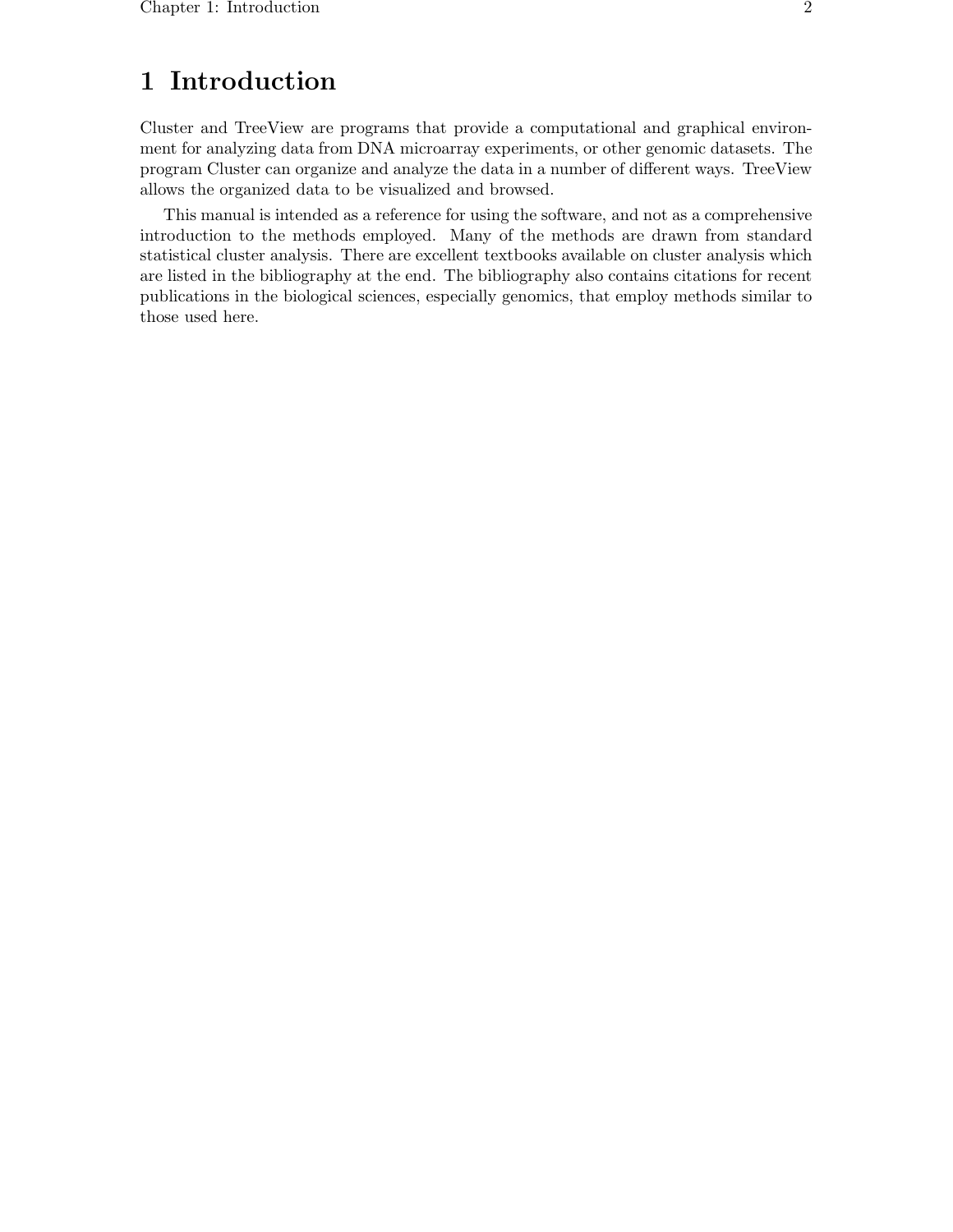## 2 Loading, filtering, and adjusting data

| File loaded           |                                                                 |  |
|-----------------------|-----------------------------------------------------------------|--|
| Job name              |                                                                 |  |
| Data set has          | Rows<br>Columns                                                 |  |
| <b>Filter Genes</b>   | Filter Data   Adjust Data   Hierarchical   k-Means   SOMs   PCA |  |
| $\Gamma$ % Present >= | 80                                                              |  |
| □ SW (Gene Vector)    | 2.0                                                             |  |
|                       | $\Box$ At least   1 observations with abs(Val) >=<br>2.0        |  |
| MaxVal - MinVal >=    | 2.0                                                             |  |
|                       | Apply Filter                                                    |  |
|                       | Accept Filter                                                   |  |

Data can be loaded into Cluster by choosing Load data file under the File menu. A number of options are provided for adjusting and filtering the data you have loaded. These functions are accessed via the Filter Data and Adjust Data tabs.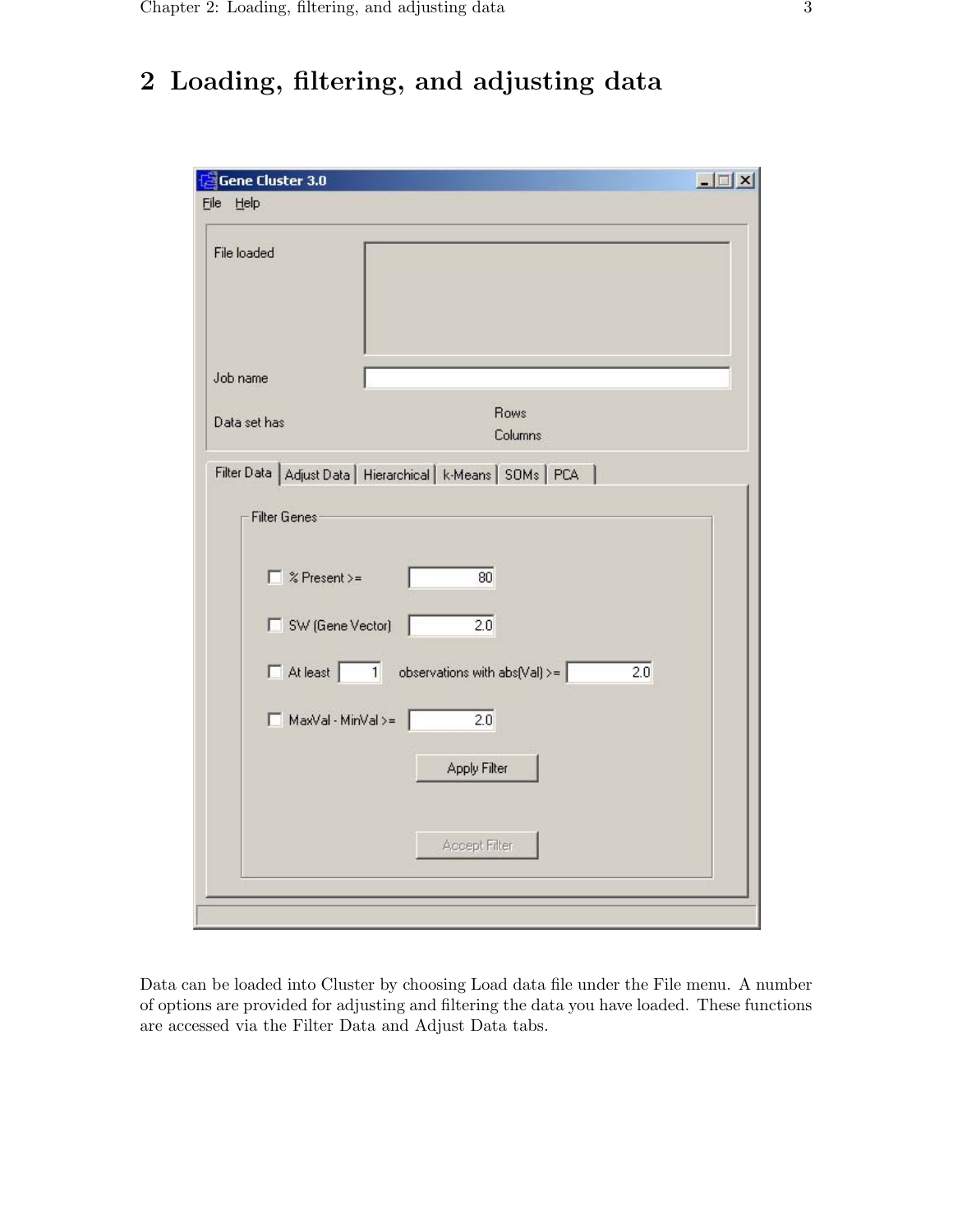## 2.1 Loading Data

The first step in using Cluster is to import data. Currently, Cluster only reads tab-delimited text files in a particular format, described below. Such tab-delimited text files can be created and exported in any standard spreadsheet program, such as Microsoft Excel. An example datafile can be found under the File format help item in the Help menu. This contains all the information you need for making a Cluster input file.

By convention, in Cluster input tables rows represent genes and columns represent samples or observations (e.g. a single microarray hybridization). For a simple timecourse, a minimal Cluster input file would look like this:

| YORF           | 0 minutes | 30 minutes | 1 hour | 2 hours | 4 hours |
|----------------|-----------|------------|--------|---------|---------|
| YAL001C        |           | 13         | 2.4    | 5.8     | 2.4     |
| <b>YAL002W</b> | 0.9       | 0.8        | 0.7    | 0.5     | 0.2     |
| YAL003W        | 0.8       | 2.1        | 4.2    | 10.1    | 10.1    |
| <b>YAL005C</b> | 1.1.      | 1.3        | 0.8    |         | 0.4     |
| <b>YAL010C</b> | 12        |            | ោ      | 45      | 8.3     |

Each row (gene) has an identifier (in green) that always goes in the first column. Here we are using yeast open reading frame codes. Each column (sample) has a label (in blue) that is always in the first row; here the labels describe the time at which a sample was taken. The first column of the first row contains a special field (in red) that tells the program what kind of objects are in each row. In this case, YORF stands for yeast open reading frame. This field can be any alpha-numeric value. It is used in TreeView to specify how rows are linked to external websites.

The remaining cells in the table contain data for the appropriate gene and sample. The 5.8 in row 2 column 4 means that the observed data value for gene YAL001C at 2 hours was 5.8. Missing values are acceptable and are designated by empty cells (e.g. YAL005C at 2 hours).

It is possible to have additional information in the input file. A maximal Cluster input file would look like this:

| <b>YORF</b>    | <b>NAME</b>                         | <b>GWEIGHT GORDER</b> | $^{\circ}$ | -30    |         |                  | $\mathbf{A}$ |
|----------------|-------------------------------------|-----------------------|------------|--------|---------|------------------|--------------|
| <b>EWEIGHT</b> |                                     |                       |            |        |         |                  | $\mathbf{0}$ |
| <b>EORDER</b>  |                                     |                       |            |        |         |                  |              |
|                | YALO01C TFIIIC 138 KD SUBUNIT       |                       |            |        |         | $13$ 2.4 5.8 2.4 |              |
|                | YAL002W UNKNOWN                     | 0.4                   | 3 0.9      |        | 0.8 0.7 |                  | $0.5 \t0.2$  |
|                | YAL003W ELONGATION FACTOR EF1-BETA. | 0.4                   | 0.8        | $-2.1$ |         | 4.2 10.1 10.1    |              |
|                | YAL005C CYTOSOLIC HSP70             | 0.4                   |            | 1.3    | 0.8     |                  | 0.4          |

The yellow columns and rows are optional. By default, TreeView uses the ID in column 1 as a label for each gene. The NAME column allows you to specify a label for each gene that is distinct from the ID in column 1. The other rows and columns will be described later in this text.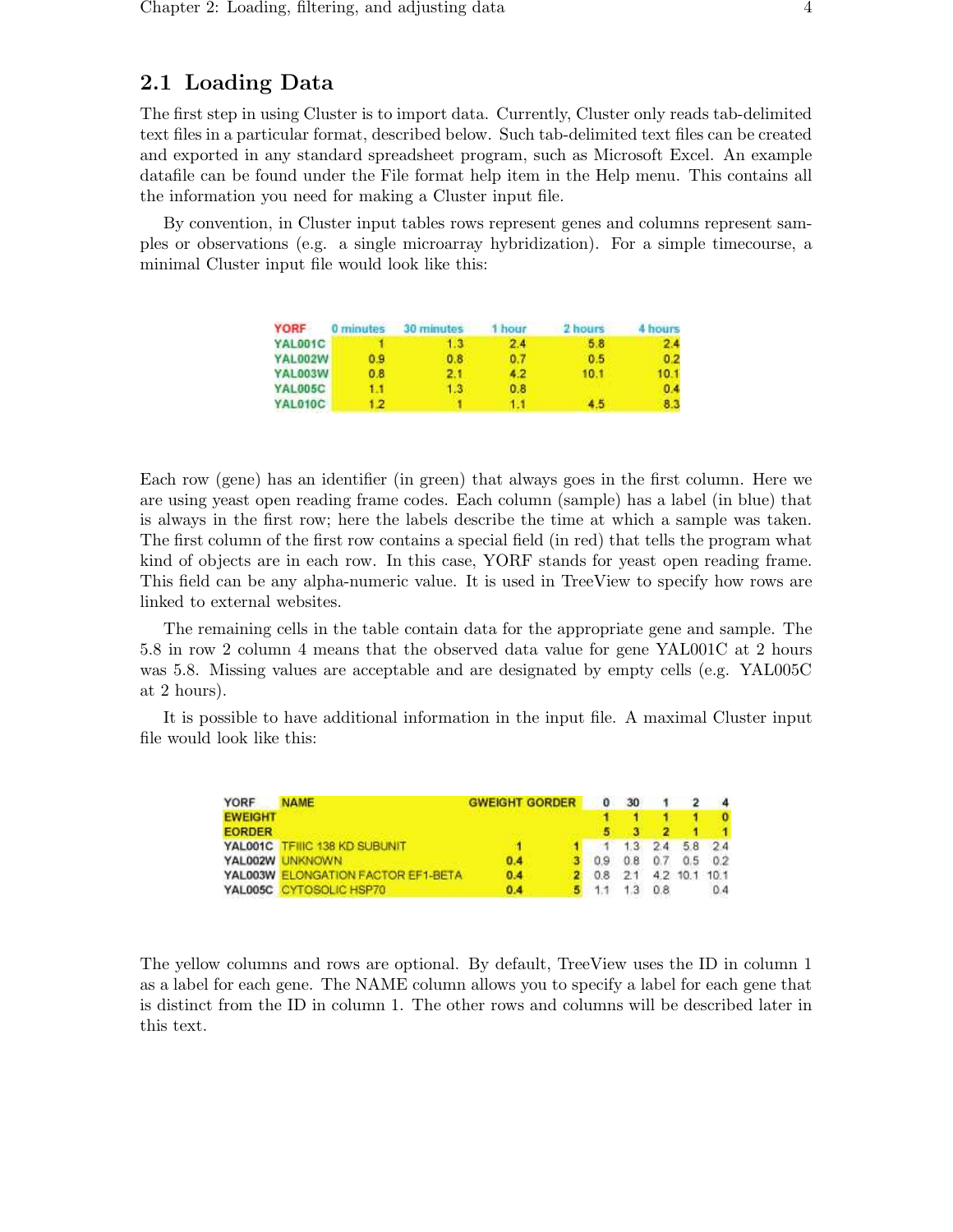When Cluster 3.0 opens the data file, the number of columns in each row is checked. If a given row contains less or more columns than needed, an error message is displayed.



## Demo data

A demo datafile, which will be used in all of the examples here, is available at http://rana.lbl.gov/downloads/data/demo.txt and is mirrored at http://bonsai.ims.u-tokyo.ac.jp/~mdehoon/software/cluster/demo.txt.

The datafile contains yeast gene expression data described in Eisen et al. (1998) [see references at end]. Download this data and load it into Cluster. Cluster will give you information about the loaded datafile.

| File loaded |      |      | D:\Work\Yeast\Datasets\demo.txt |  |
|-------------|------|------|---------------------------------|--|
| Job name    | demo |      |                                 |  |
|             |      | 2467 | <b>Rows</b>                     |  |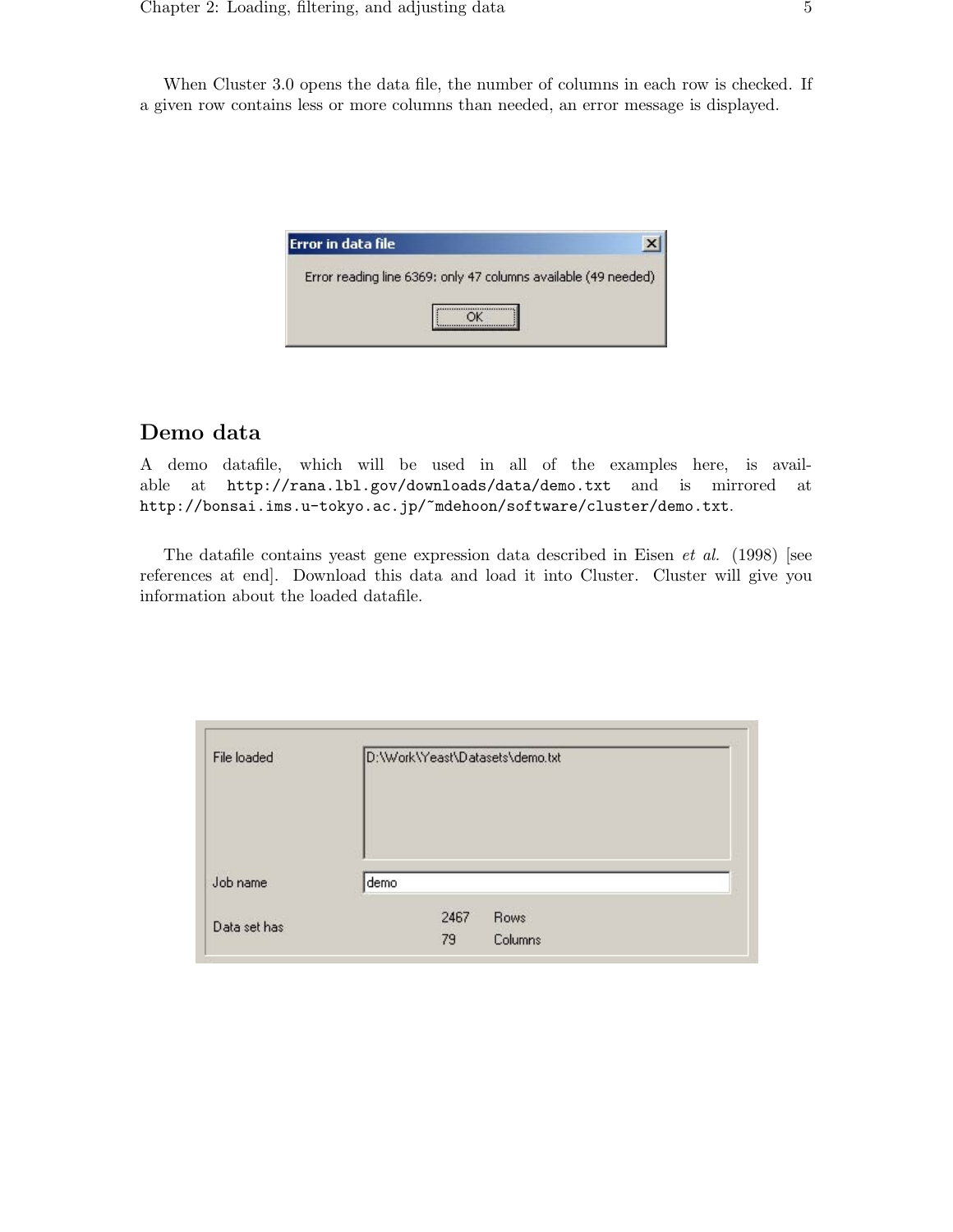## 2.2 Filtering Data

| $\Gamma$ % Present >=                      | 80                                           |
|--------------------------------------------|----------------------------------------------|
| □ SW (Gene Vector)                         | 2.0                                          |
| $\Box$ At least<br>$\overline{\mathbb{1}}$ | observations with abs(Val) >= $\vert$<br>2.0 |
| MaxVal - MinVal >=                         | 2.0                                          |
|                                            | Apply Filter                                 |

The Filter Data tab allows you to remove genes that do not have certain desired properties from your dataset. The currently available properties that can be used to filter data are

- $\%$  Present >= X. This removes all genes that have missing values in greater than  $(100 - X)$  percent of the columns.
- SD (Gene Vector)  $>= X$ . This removes all genes that have standard deviations of observed values less than X.
- At least X Observations with abs(Val)  $\geq$  Y. This removes all genes that do not have at least  $X$  observations with absolute values greater than  $Y$ .
- MaxVal-MinVal  $\geq X$ . This removes all genes whose maximum minus minimum values are less than X.

These are fairly self-explanatory. When you press filter, the filters are not immediately applied to the dataset. You are first told how many genes would have passed the filter. If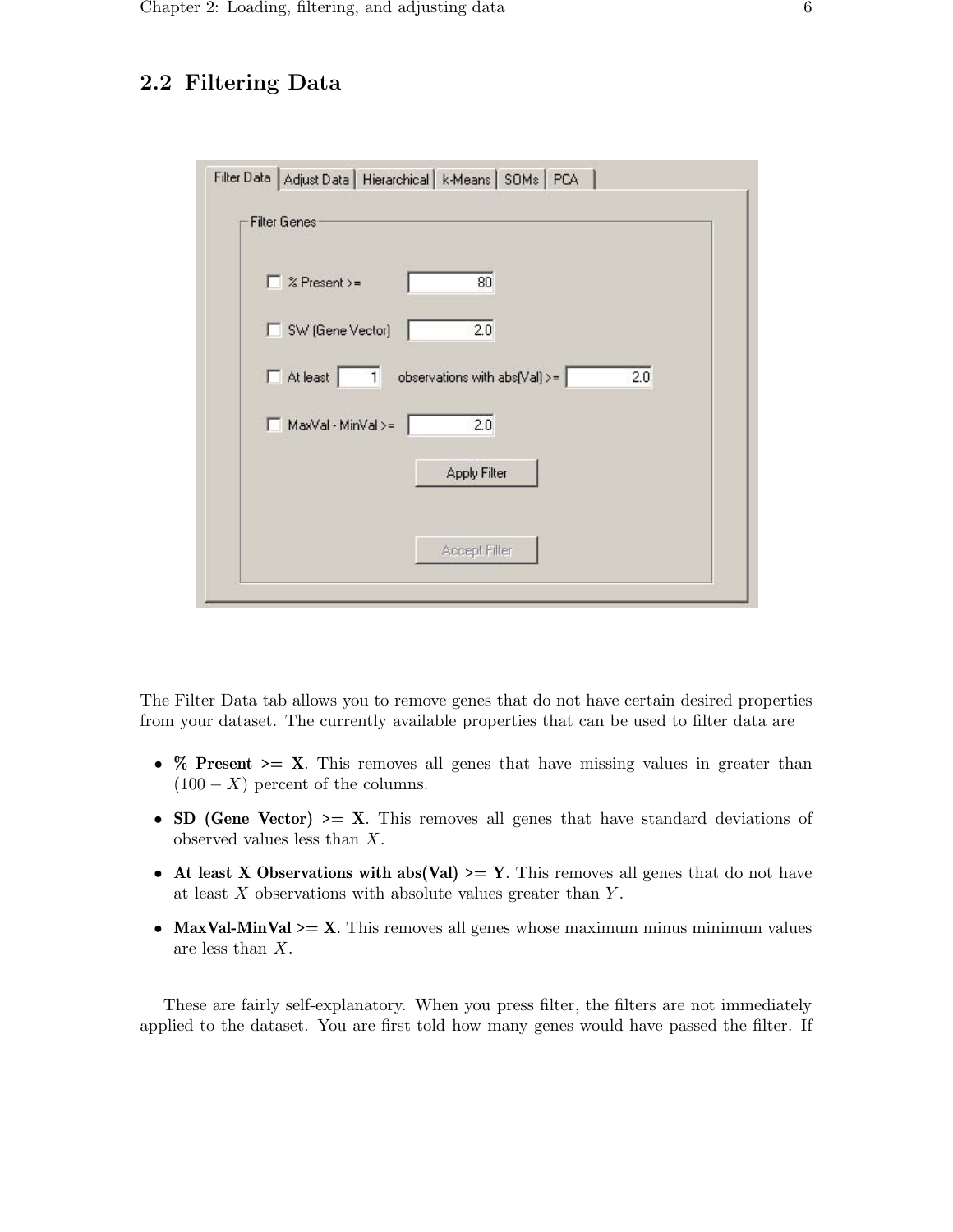you want to accept the filter, you press Accept, otherwise no changes are made.



## 2.3 Adjusting Data

| Log transform data   |                    |  |  |
|----------------------|--------------------|--|--|
| Center genes         | Center arrays<br>n |  |  |
| <b>C</b> Mean        | <b>C</b> Mean      |  |  |
| $C$ Median           | C Median           |  |  |
| Normalize genes      | Normalize arrays   |  |  |
| Order of Operations: |                    |  |  |
| Log Transform        |                    |  |  |
| Center Genes         |                    |  |  |

From the Adjust Data tab, you can perform a number of operations that alter the underlying data in the imported table. These operations are

- Log Transform Data: replace all data values x by  $log_2(x)$ .
- Center genes [mean or median]: Subtract the row-wise mean or median from the values in each row of data, so that the mean or median value of each row is 0.
- Center arrays [mean or median]: Subtract the column-wise mean or median from the values in each column of data, so that the mean or median value of each column is 0.
- Normalize genes: Multiply all values in each row of data by a scale factor S so that the sum of the squares of the values in each row is  $1.0$  (a separate S is computed for each row).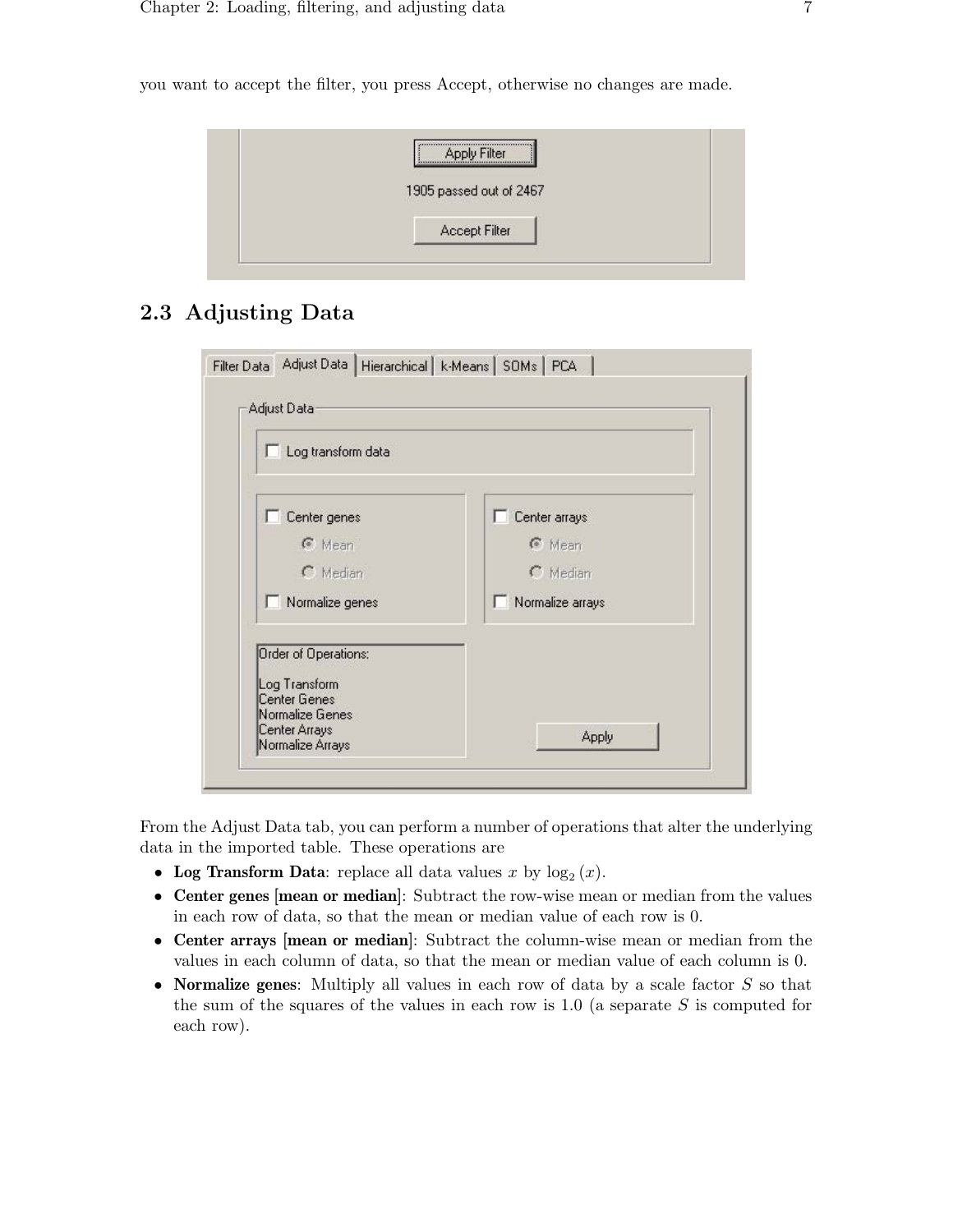• Normalize arrays: Multiply all values in each column of data by a scale factor  $S$  so that the sum of the squares of the values in each column is 1.0 (a separate  $S$  is computed for each column).

These operations are not associative, so the order in which these operations is applied is very important, and you should consider it carefully before you apply these operations. The order of operations is (only checked operations are performed):

- Log transform all values.
- Center rows by subtracting the mean or median.
- Normalize rows.
- Center columns by subtracting the mean or median.
- Normalize columns.

### 2.3.1 Log transformation

The results of many DNA microarray experiments are fluorescent ratios. Ratio measurements are most naturally processed in log space. Consider an experiment where you are looking at gene expression over time, and the results are relative expression levels compared to time 0. Assume at timepoint 1, a gene is unchanged, at timepoint 2 it is up 2-fold and at timepoint three is down 2-fold relative to time 0. The raw ratio values are 1.0, 2.0 and 0.5. In most applications, you want to think of 2-fold up and 2-fold down as being the same magnitude of change, but in an opposite direction. In raw ratio space, however, the difference between timepoint 1 and 2 is +1.0, while between timepoint 1 and 3 is -0.5. Thus mathematical operations that use the difference between values would think that the 2-fold up change was twice as significant as the 2-fold down change. Usually, you do not want this. In log space (we use log base 2 for simplicity) the data points become 0,1.0,-1.0.With these values, 2-fold up and 2-fold down are symmetric about 0. For most applications, we recommend you work in log space.

## 2.3.2 Mean/Median Centering

Consider a now common experimental design where you are looking at a large number of tumor samples all compared to a common reference sample made from a collection of celllines. For each gene, you have a series of ratio values that are relative to the expression level of that gene in the reference sample. Since the reference sample really has nothing to do with your experiment, you want your analysis to be independent of the amount of a gene present in the reference sample. This is achieved by adjusting the values of each gene to reflect their variation from some property of the series of observed values such as the mean or median. This is what mean and/or median centering of genes does. Centering makes less sense in experiments where the reference sample is part of the experiment, as it is many timecourses. Centering the data for columns/arrays can also be used to remove certain types of biases. The results of many two-color fluorescent hybridization experiments are not corrected for systematic biases in ratios that are the result of differences in RNA amounts, labeling efficiency and image acquisition parameters. Such biases have the effect of multiplying ratios for all genes by a fixed scalar. Mean or median centering the data in log-space has the effect of correcting this bias, although it should be noted that an assumption is being made in correcting this bias, which is that the average gene in a given experiment is expected to have a ratio of 1.0 (or log-ratio of 0).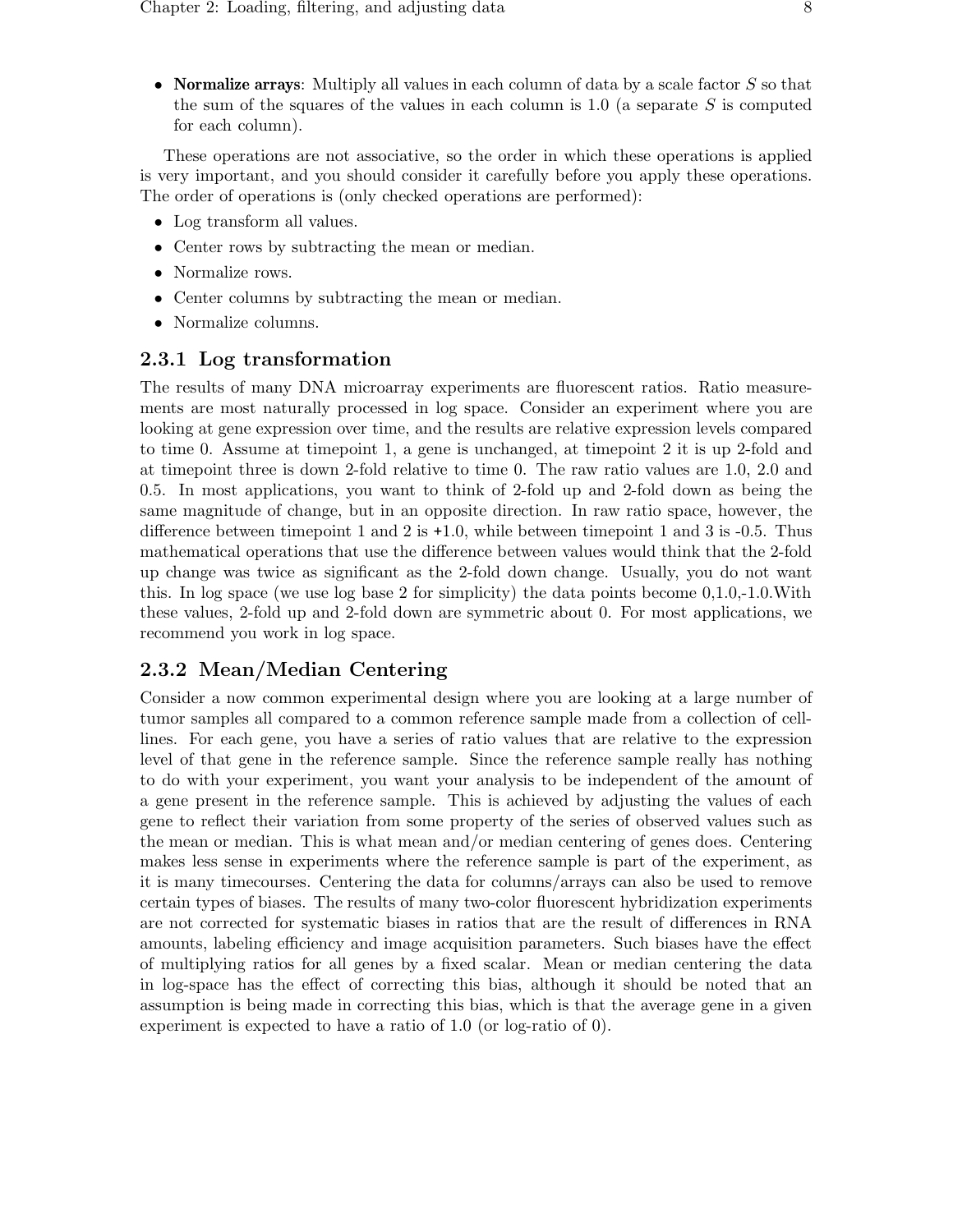In general, I recommend the use of median rather than mean centering, as it is more robust against outliers.

### 2.3.3 Normalization

Normalization sets the magnitude (sum of the squares of the values) of a row/column vector to 1.0. Most of the distance metrics used by Cluster work with internally normalized data vectors, but the data are output as they were originally entered. If you want to output normalized vectors, you should select this option. A sample series of operations for raw data would be:

- Adjust Cycle 1) log transform
- Adjust Cycle 2) median center genes and arrays
- repeat  $(2)$  five to ten times
- Adjust Cycle 3) normalize genes and arrays
- repeat  $(3)$  five to ten times

This results in a log-transformed, median polished (i.e. all row-wise and column-wise median values are close to zero) and normal (i.e. all row and column magnitudes are close to 1.0) dataset. After performing these operations you should save the dataset.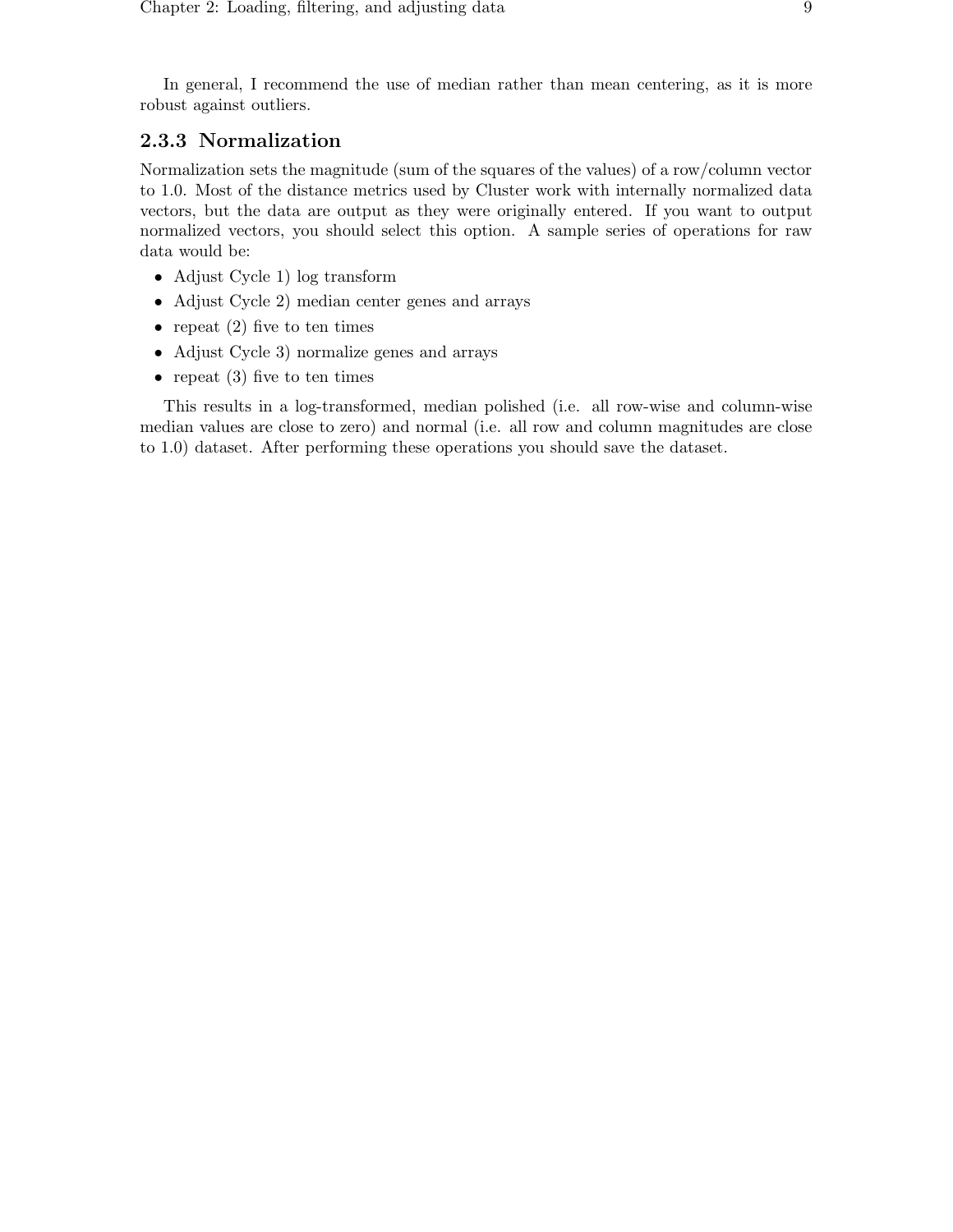## 3 Distance/Similarity measures

The first choice that must be made is how similarity (or alternatively, distance) between gene expression data is to be defined. There are many ways to compute how similar two series of numbers are. Cluster provides eight options.

#### 3.1 Distance measures based on the Pearson correlation

The most commonly used similarity metrics are based on Pearson correlation. The Pearson correlation coefficient between any two series of numbers  $x = \{x_1, x_2, \ldots, x_n\}$  and  $y =$  ${y_1, y_2, \ldots, y_n}$  is defined as

$$
r = \frac{1}{n} \sum_{i=1}^{n} \left( \frac{x_i - \overline{x}}{\sigma_x} \right) \left( \frac{y_i - \overline{y}}{\sigma_y} \right),
$$

where  $\bar{x}$  is the average of values in x, and  $\sigma_x$  is the standard deviation of these values.

There are many ways of conceptualizing the correlation coefficient. If you were to make a scatterplot of the values of x against y (pairing  $x_1$  with  $y_1, x_2$  with  $y_2$ , etc), then r reports how well you can fit a line to the values.

The simplest way to think about the correlation coefficient is to plot x and y as curves, with  $r$  telling you how similar the shapes of the two curves are. The Pearson correlation coefficient is always between -1 and 1, with 1 meaning that the two series are identical, 0 meaning they are completely uncorrelated, and -1 meaning they are perfect opposites. The correlation coefficient is invariant under linear transformation of the data. That is, if you multiply all the values in y by 2, or add 7 to all the values in y, the correlation between x and  $y$  will be unchanged. Thus, two curves that have identical shape, but different magnitude, will still have a correlation of 1.

Cluster actually uses four different flavors of the Pearson correlation. The textbook Pearson correlation coefficient, given by the formula above, is used if you select Correlation (centered) in the Similarity Metric dialog box. Correlation (uncentered) uses the following modified equations:

$$
r = \frac{1}{n} \sum_{i=1}^{n} \left( \frac{x_i}{\sigma_x^{(0)}} \right) \left( \frac{y_i}{\sigma_y^{(0)}} \right),
$$

in which

$$
\sigma_x^{(0)} = \sqrt{\frac{1}{n} \sum_{i=1}^n (x_i)^2};
$$

$$
\sigma_y^{(0)} = \sqrt{\frac{1}{n} \sum_{i=1}^n (y_i)^2}.
$$

This is basically the same function, except that it assumes the mean is 0, even when it is not. The difference is that, if you have two vectors x and y with identical shape, but which are offset relative to each other by a fixed value, they will have a standard Pearson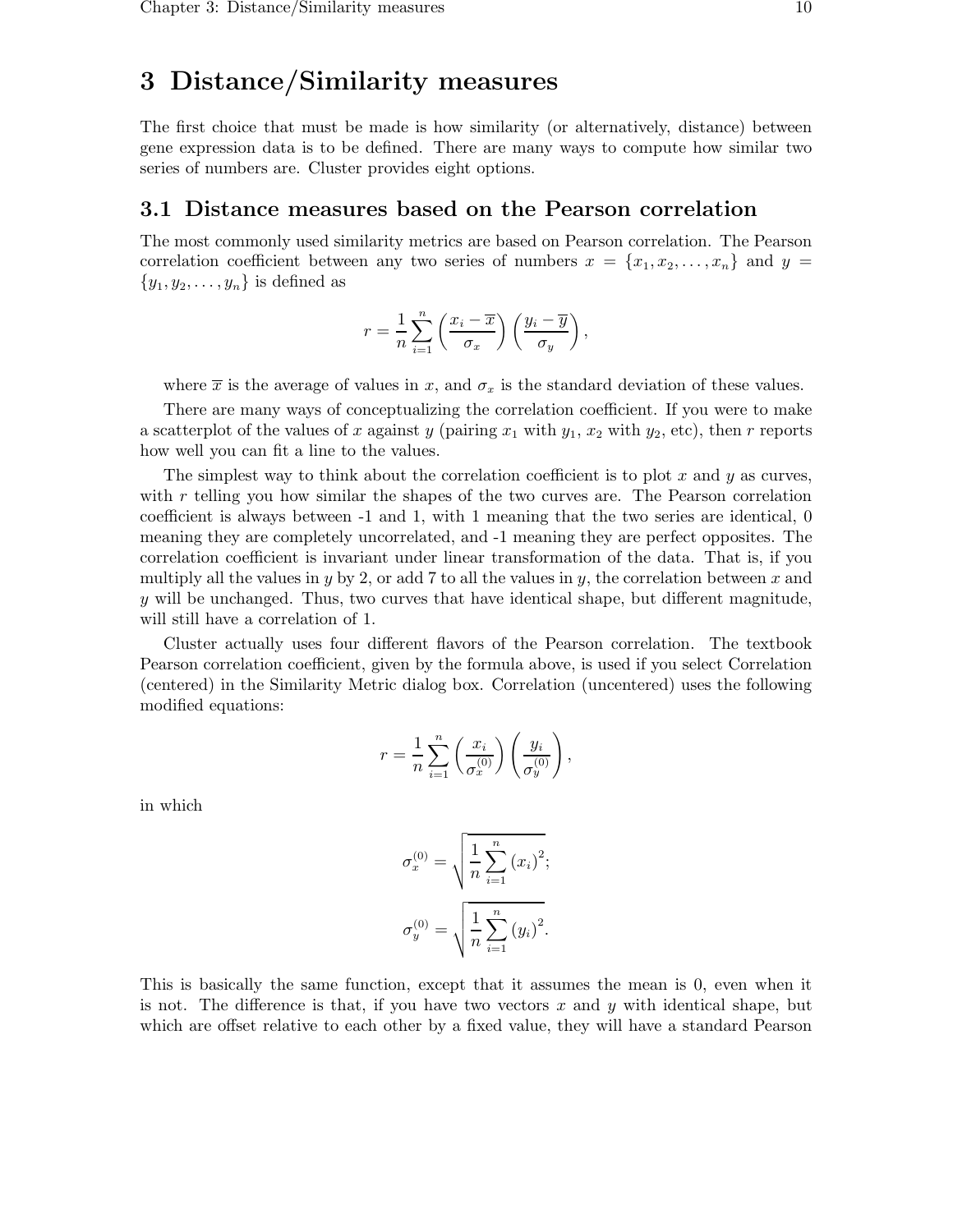correlation (centered correlation) of 1 but will not have an uncentered correlation of 1. The uncentered correlation is equal to the cosine of the angle of two *n*-dimensional vectors x and y, each representing a vector in *n*-dimensional space that passes through the origin. Cluster provides two similarity metrics that are the absolute value of these two correlation functions, which consider two items to be similar if they have opposite expression patterns; the standard correlation coefficients consider opposite genes to be very distant.

### 3.2 Non-parametric distance measures

The Spearman rank correlation and Kendall's τ are two additional metrics, which are nonparametric versions of the Pearson correlation coefficient. These methods are more robust against outliers.

The Spearman rank correlation calculates the correlation between the ranks of the data values in the two vectors. For example, if we have two data vectors

$$
x = \{2.3, 6.7, 4.5, 20.8\};
$$
  

$$
y = \{2.1, 5.9, 4.4, 4.2\},
$$

then we first replace them by their ranks:

$$
x = \{1, 3, 2, 4\};
$$
  

$$
y = \{1, 4, 3, 2\}.
$$

Now we calculate the correlation coefficient in their usual manner from these data vectors, resulting in

$$
r_{\rm Spearman} = 0.4.
$$

In comparison, the regular Pearson correlation between these data is  $r = 0.2344$ . By replacing the data values by their ranks, we reduced the effect of the outlier 20.8 on the value of the correlation coefficient. The Spearman rank correlation can be used as a test statistic for independence between x and y. For more information, see Conover (1980).

Kendall's  $\tau$  goes a step further by using only the relative ordering of x and y to calculate the correlation (Snedecor & Cochran). To calculate Kendall's  $\tau$ , consider all pairs of data points  $(x_i, y_i)$  and  $(x_j, y_j)$ . We call a pair concordant if

- $x_i < x_j$  and  $y_i < y_j$ ; or
- $x_i > x_j$  and  $y_i > y_j$ ,

and discordant if

- $x_i < x_j$  and  $y_i > y_j$ ; or
- $x_i > x_j$  and  $y_i < y_j$ .

We can represent this by a table:

|             | (2.3, 2.1)               | (6.7, 5.9)               |        | $(4.5, 4.4)$ $(20.8, 4.2)$ |
|-------------|--------------------------|--------------------------|--------|----------------------------|
| (2.3, 2.1)  | $\overline{\phantom{0}}$ | <<                       | <<     | <<                         |
| (6.7, 5.9)  | >>                       | $\overline{\phantom{m}}$ | >>     | $\langle$                  |
| (4.5, 4.4)  | >>                       | <<                       |        | $\mathord{<}$              |
| (20.8, 4.2) | >>                       | $>\lt$                   | $>\lt$ | $\overline{\phantom{0}}$   |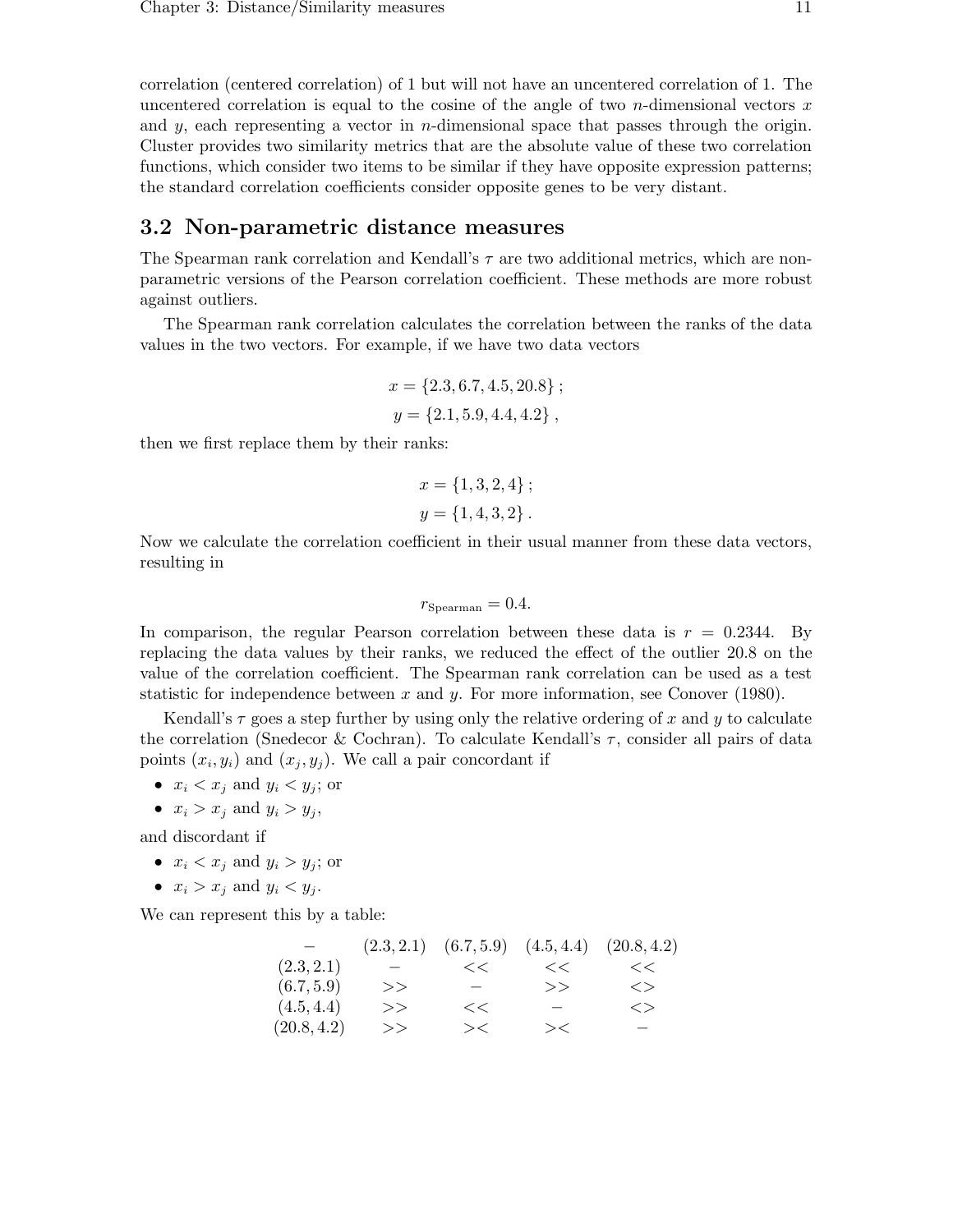From this table, we find that there are four concordant pairs and two discordant pairs:

$$
n_{\rm c} = 4;
$$
  

$$
n_{\rm d} = 2;
$$

Kendall's  $\tau$  is calculated as

$$
\frac{\tau = N_{\rm c} - N_{\rm d}}{N\left(N - 1\right)/2},
$$

which in this case evaluates as 0.33. In the C Clustering Library, the calculation of Kendall's  $\tau$  is corrected for the possibility that two ranks are equal. As in case of the Spearman rank correlation, we may use Kendall's  $\tau$  to test for independence between x and y.

#### 3.3 Distance measures related to the Euclidean distance

### 3.3.1 Euclidean distance

A newly added distance function is the Euclidean distance, which is defined as

$$
d\left(\underline{x}, \underline{y}\right) = \frac{1}{n} \sum_{i=1}^{n} \left(x_i - y_i\right)^2.
$$

The Euclidean distance takes the difference between two gene expression levels directly. It should therefore only be used for expression data that are suitably normalized, for example by converting the measured gene expression levels to log-ratios. In the sum, we only include terms for which both  $x_i$  and  $y_i$  are present, and divide by n accordingly.

Unlike the correlation-based distance measures, the Euclidean distance takes the magnitude of changes in the gene expression levels into account. An example of the Euclidean distance applied to k-means clustering can be found in De Hoon, Imoto, and Miyano (2002).

#### 3.3.2 City-block distance

The city-block distance, alternatively known as the Manhattan distance, is related to the Euclidean distance. Whereas the Euclidean distance corresponds to the length of the shortest path between two points, the city-block distance is the sum of distances along each dimension:

$$
d=\sum_{i=1}^n|x_i-y_i|.
$$

This is equal to the distance you would have to walk between two points in a city, where you have to walk along city blocks. The city-block distance is a metric, as it satisfies the triangle inequality. As for the Euclidean distance, the expression data are subtracted directly from each other, and we should therefore make sure that they are properly normalized.

## 3.4 Missing values

When either x or y has missing values, only observations present for both x and y are used in computing similarities.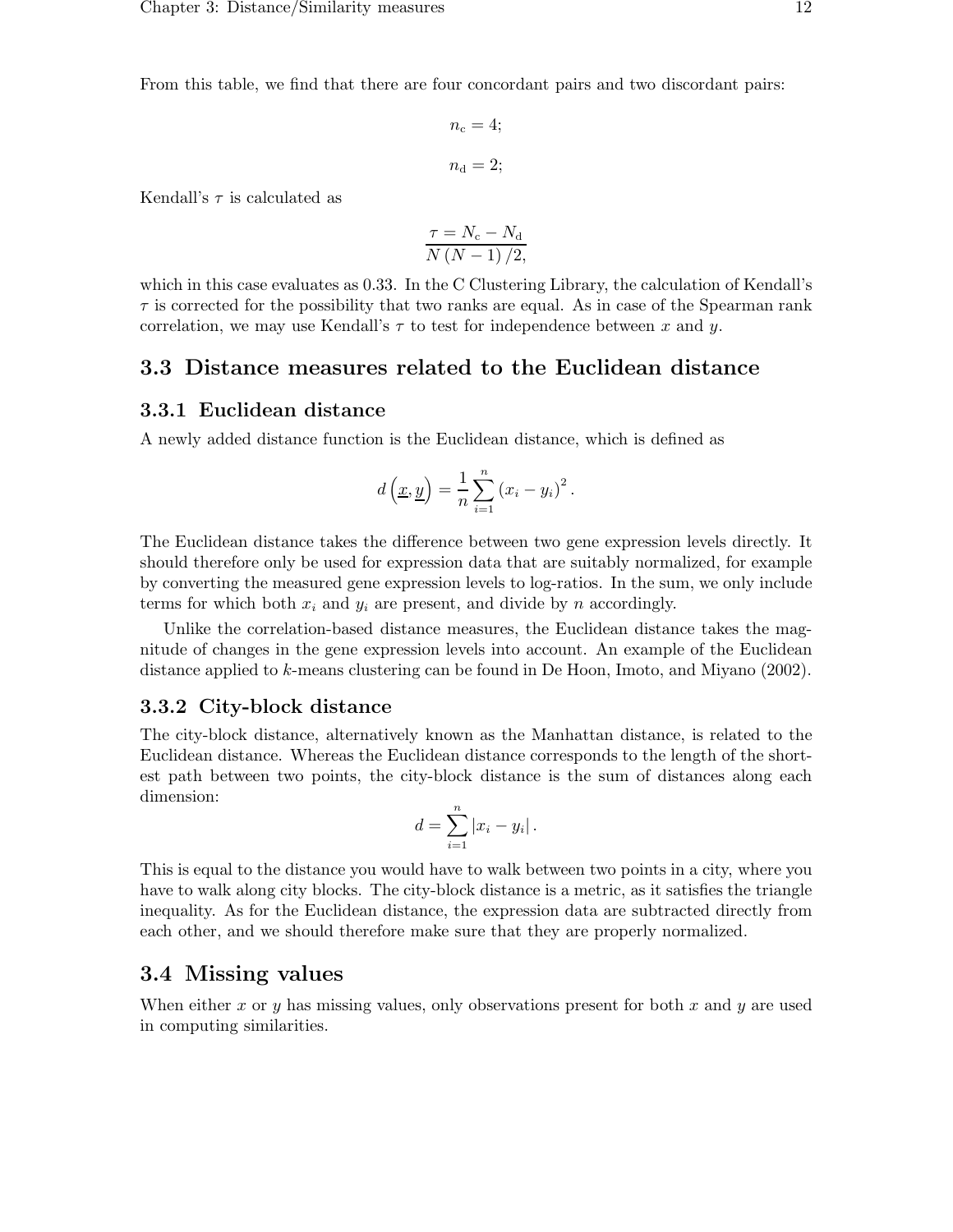## 3.5 Calculating the distance matrix

With any specified metric, the first step in the hierarchical clustering routines described below is to compute the distance (the opposite of similarity; for all correlation metrics distance = 1.0 - correlation) between all pairs of items to be clustered (e.g. the set of genes in the current dataset). This can often be time consuming, and, except for pairwise single-linkage clustering, memory intensive (the maximum amount of memory required is  $4 \times N \times N$  bytes, where N is the number of items being clustered). The algorithm for pairwise single-linkage hierarchical clustering is less memory-intensive (linear in N).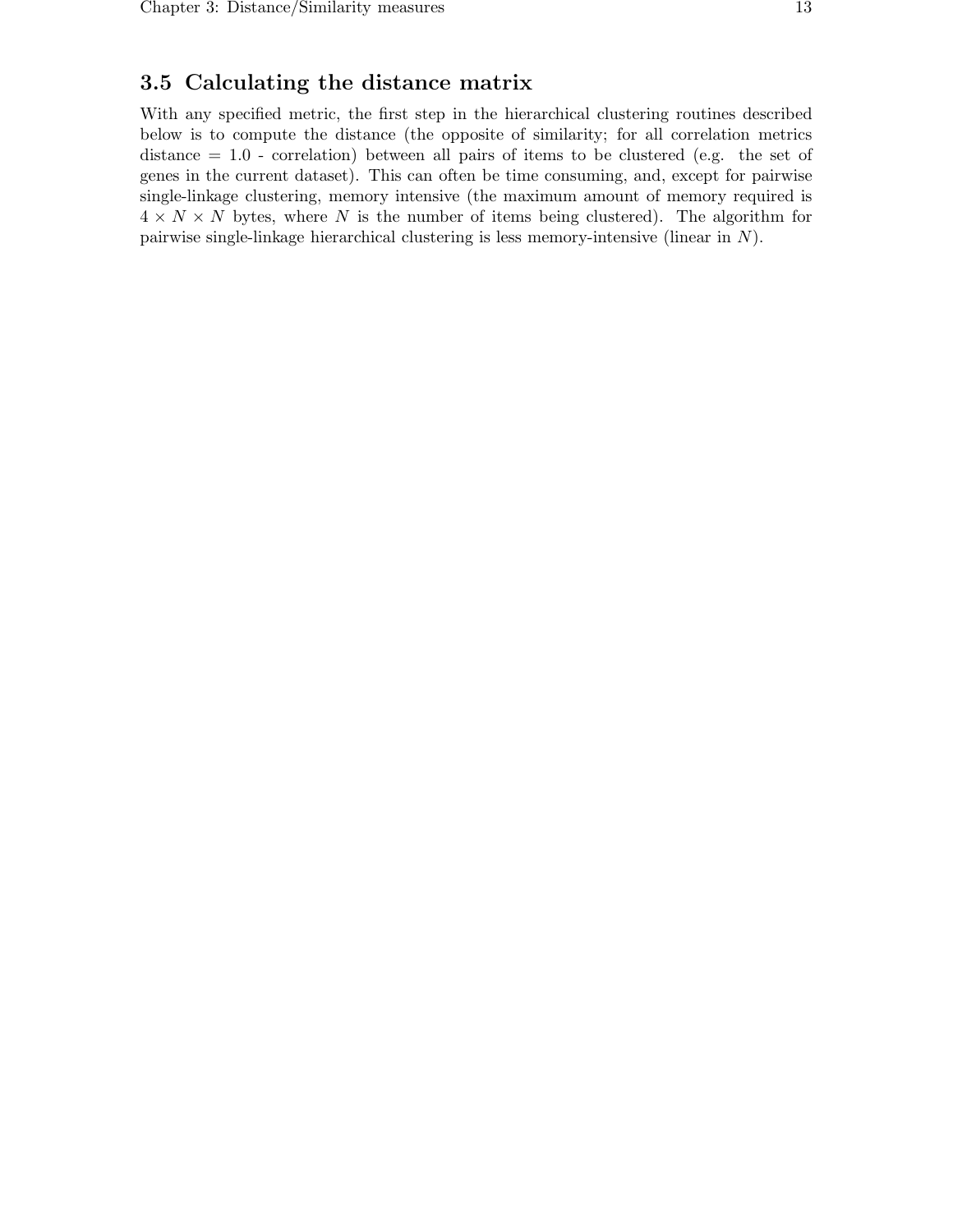## 4 Clustering techniques

The Cluster program provides several clustering algorithms. Hierarchical clustering methods organizes genes in a tree structure, based on their similarity. Four variants of hierarchical clustering are available in Cluster. In  $k$ -means clustering, genes are organized into  $k$  clusters, where the number of clusters  $k$  needs to be chosen in advance. Self-Organizing Maps create clusters of genes on a two-dimensional rectangular grid, where neighboring clusters are similar. For each of these methods, one of the eight different distance meaures can be used. Finally, in Principal Component Analysis, clusters are organized based on the principal component axes of the distance matrix.

## 4.1 Hierarchical Clustering

|                                    | <b>Arrays:</b>                      |  |
|------------------------------------|-------------------------------------|--|
| Cluster<br>⊽                       | $\nabla$ Cluster                    |  |
| Calculate<br>weights               | Calculate<br>weights                |  |
| <b>Similarity Metric</b>           | <b>Similarity Metric</b>            |  |
| Correlation (centered)             | Correlation (uncentered)            |  |
|                                    |                                     |  |
| Clustering method                  |                                     |  |
| Centroid linkage<br>Single linkage | Complete linkage<br>Average linkage |  |
|                                    |                                     |  |

The Hierarchical Clustering tab allows you to perform hierarchical clustering on your data. This is a powerful and useful method for analyzing all sorts of large genomic datasets. Many published applications of this analysis are given in the references section at the end.

Cluster currently performs four types of binary, agglomerative, hierarchical clustering. The basic idea is to assemble a set of items (genes or arrays) into a tree, where items are joined by very short branches if they are very similar to each other, and by increasingly longer branches as their similarity decreases.

The first step in hierarchical clustering is to calculate the distance matrix between the gene expression data. Once this matrix of distances is computed, the clustering begins. Agglomerative hierarchical processing consists of repeated cycles where the two closest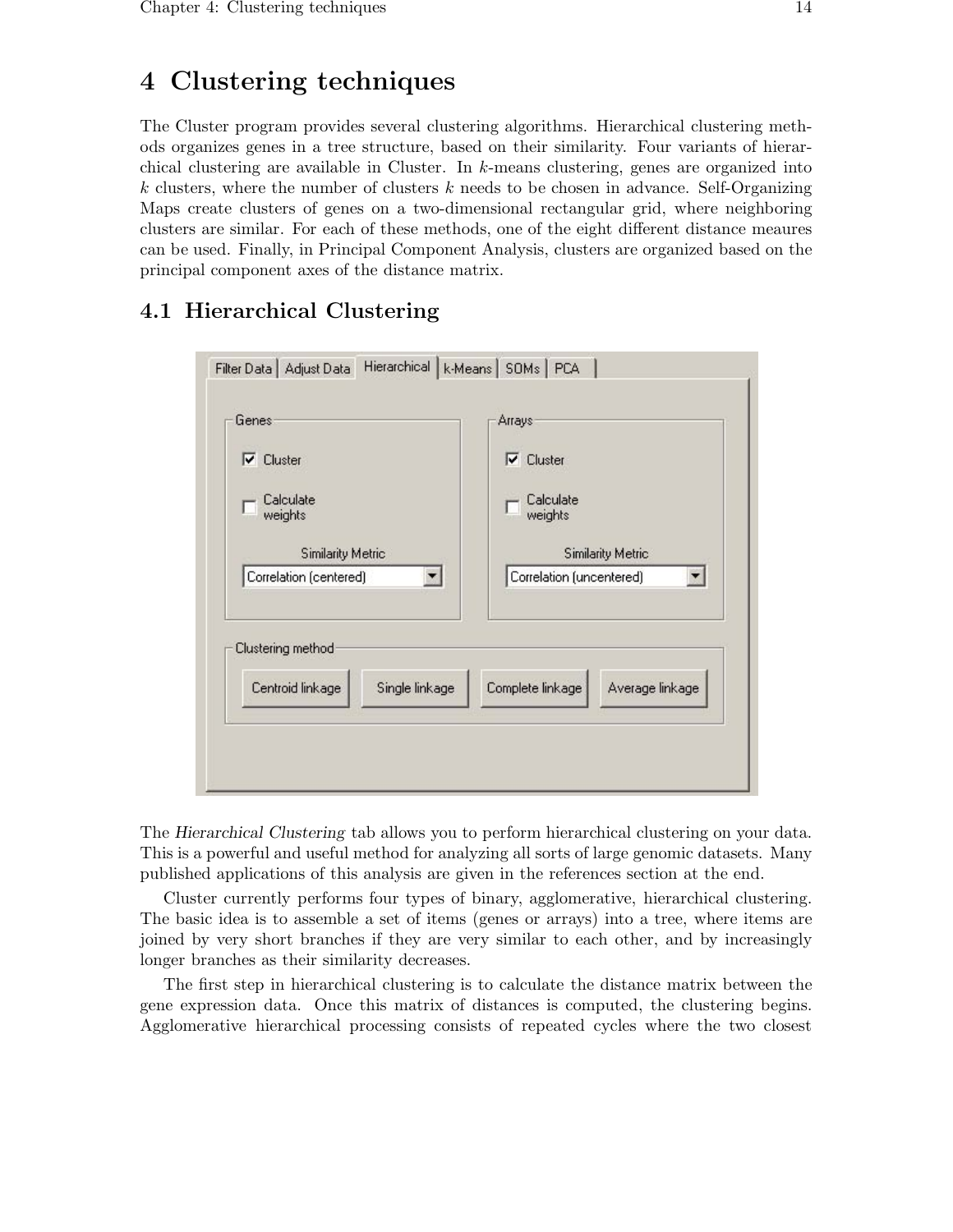remaining items (those with the smallest distance) are joined by a node/branch of a tree, with the length of the branch set to the distance between the joined items. The two joined items are removed from list of items being processed and replaced by a item that represents the new branch. The distances between this new item and all other remaining items are computed, and the process is repeated until only one item remains.

Note that once clustering commences, we are working with items that are true items (e.g. a single gene) and items that are pseudo-items that contain a number of true items. There are a variety of ways to compute distances when we are dealing with pseudo-items, and Cluster currently provides four choices, which are called centroid linkage, single linkage, complete linkage, and average linkage. Note that in older versions of Cluster, centroid linkage was referred to as average linkage.

### 4.1.1 Centroid Linkage Clustering

If you click Centroid Linkage Clustering, a vector is assigned to each pseudo-item, and this vector is used to compute the distances between this pseudo-item and all remaining items or pseudo-items using the same similarity metric as was used to calculate the initial similarity matrix. The vector is the average of the vectors of all actual items (e.g. genes) contained within the pseudo-item. Thus, when a new branch of the tree is formed joining together a branch with 5 items and an actual item, the new pseudo-item is assigned a vector that is the average of the 6 vectors it contains, and not the average of the two joined items (note that missing values are not used in the average, and a pseudo-item can have a missing value if all of the items it contains are missing values in the corresponding row/column).

Note that from a theoretical perspective, Centroid Linkage Clustering is peculiar if it is used in combination with one of the distance measures that are based on the Pearson correlation. For these distance measures, the data vectors are implicitly normalized when calculating the distance (for example, by subtracting the mean and dividing by the standard deviation when calculating the Pearson correlation. However, when two genes are joined and their centroid is calculated by averaging their data vectors, no normalization is applied. This may lead to the surprising result that distances may decrease when we go up in the tree representing the hierarchical clustering result. For example, consider this data set:

|                        |          | $Exp1$ $Exp2$ $Exp3$ $Exp4$ |      |      |
|------------------------|----------|-----------------------------|------|------|
| $\operatorname{Gene1}$ | $0.96\,$ | 0.07                        | 0.97 | 0.98 |
| $\operatorname{Gene2}$ | 0.50     | 0.28                        | 0.29 | 0.77 |
| $\operatorname{Gene3}$ | 0.08     | 0.96                        | 0.51 | 0.51 |
| $Gene4$ $0.14$         |          | 0.19                        | 0.41 | 0.51 |

Performing pairwise centroid-linkage hierarchical clustering on this data set, using the Pearson distance as the distance measure, produces the clustering result

- Gene 1 joins Gene 2 at distance 0.47
- (Gene 1, Gene 2) joins Gene 4 at distance 0.46
- (Gene 1, Gene 2, Gene 4) joins Gene 3 at distance 1.62

This may result in ill-formed dendrograms. For an example, see the Java TreeView manual. A solution is to use the Euclidean or the city-block distance, or to use one of the other hierarchical clustering routines, which don't suffer from this issue regardless of the distance measure being used.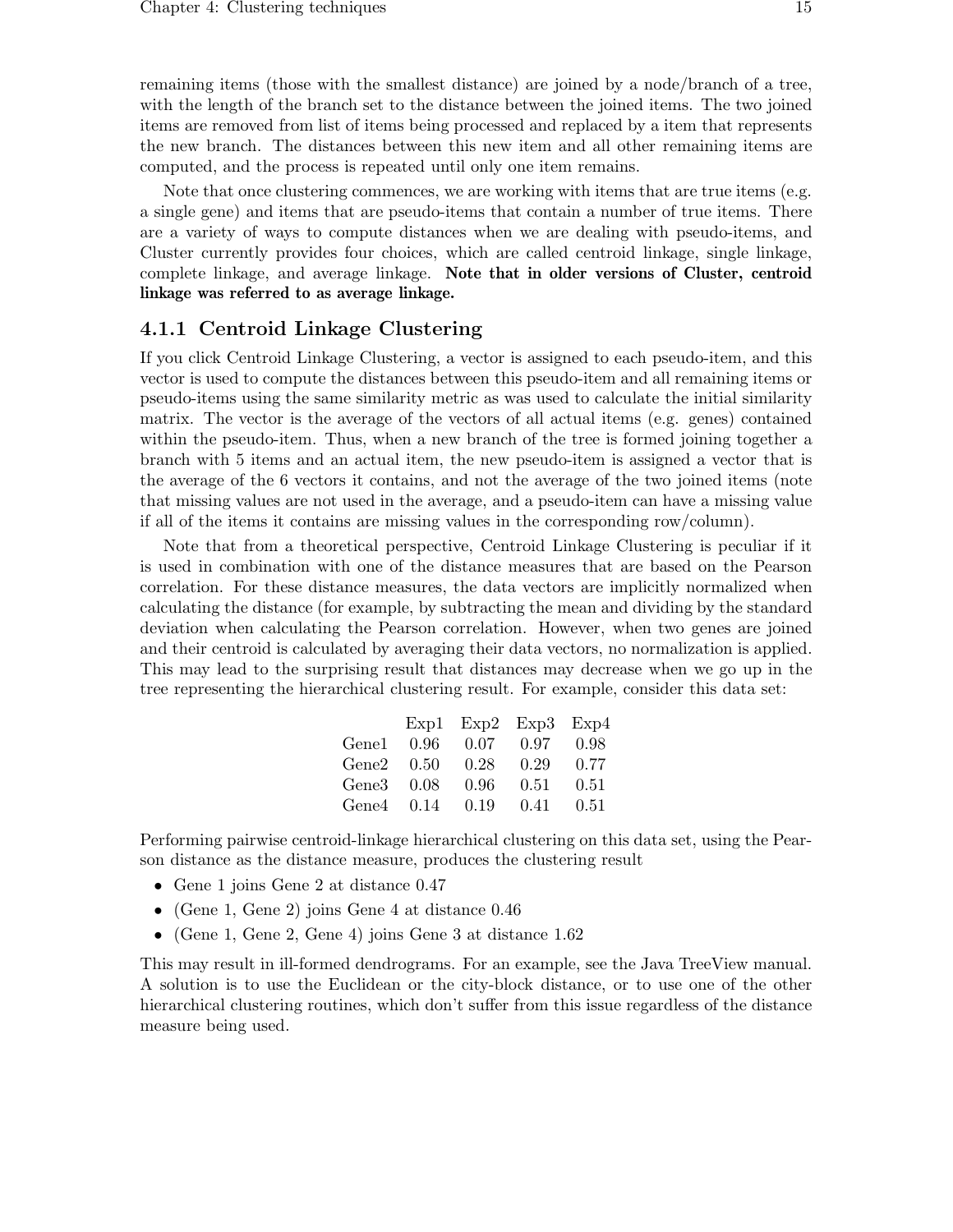## 4.1.2 Single Linkage Clustering

In Single Linkage Clustering the distance between two items  $x$  and  $y$  is the minimum of all pairwise distances between items contained in  $x$  and  $y$ . Unlike centroid linkage clustering, in single linkage clustering no further distances need to be calculated once the distance matrix is known.

In Cluster 3.0, as of version 1.29 the implementation of single linkage clustering is based on the SLINK algorithm (see Sibson, 1973). Whereas this algorithm yields the exact same clustering result as conventional single-linkage hierarchical clustering, it is much faster and more memory-efficient (being linear in the memory requirements, compared to quadratic for the conventional algorithm). Hence, single-linkage hierarchical clustering can be used to cluster large gene expression data sets, for which centroid-, complete-, and average-linkage fail due to lack of memory.

### 4.1.3 Complete Linkage Clustering

In Complete Linkage Clustering the distance between two items  $x$  and  $y$  is the maximum of all pairwise distances between items contained in  $x$  and  $y$ . As in single linkage clustering, no other distances need to be calculated once the distance matrix is known.

### 4.1.4 Average Linkage Clustering

In average linkage clustering, the distance between two items  $x$  and  $y$  is the mean of all pairwise distances between items contained in  $x$  and  $y$ .

#### 4.1.5 Weighting

Weighting: By default, all of the observations for a given item are treated equally. In some cases you may want to give some observations more weight than others. For example, if you have duplicate copies of a gene on your array, you might want to downweight each individual copy when computing distances between arrays. You can specify weights using the 'GWEIGHT' (gene weight) and 'EWEIGHT' (experiment weight) parameters in the input file. By default all weights are set to 1.0. Thus, the actual formula, with weights included, for the Pearson correlation of  $x = \{x_1, x_2, \ldots, x_n\}$  and  $y = \{y_1, y_2, \ldots, y_n\}$  with observation weights of  $w = \{w_1, w_2, \ldots, w_n\}$  is

$$
r = \frac{1}{\sum_{i=1}^{N} w_i} \sum_{i=1}^{N} w_i \left(\frac{X_i - \overline{X}}{\sigma_X}\right) \left(\frac{Y_i - \overline{Y}}{\sigma_Y}\right)
$$

Note that when you are clustering rows (genes), you are using column (array) weights. It is possible to compute weights as well based on a not entirely well understood function. If you want to compute weights for clustering genes, select the check box in the Genes panel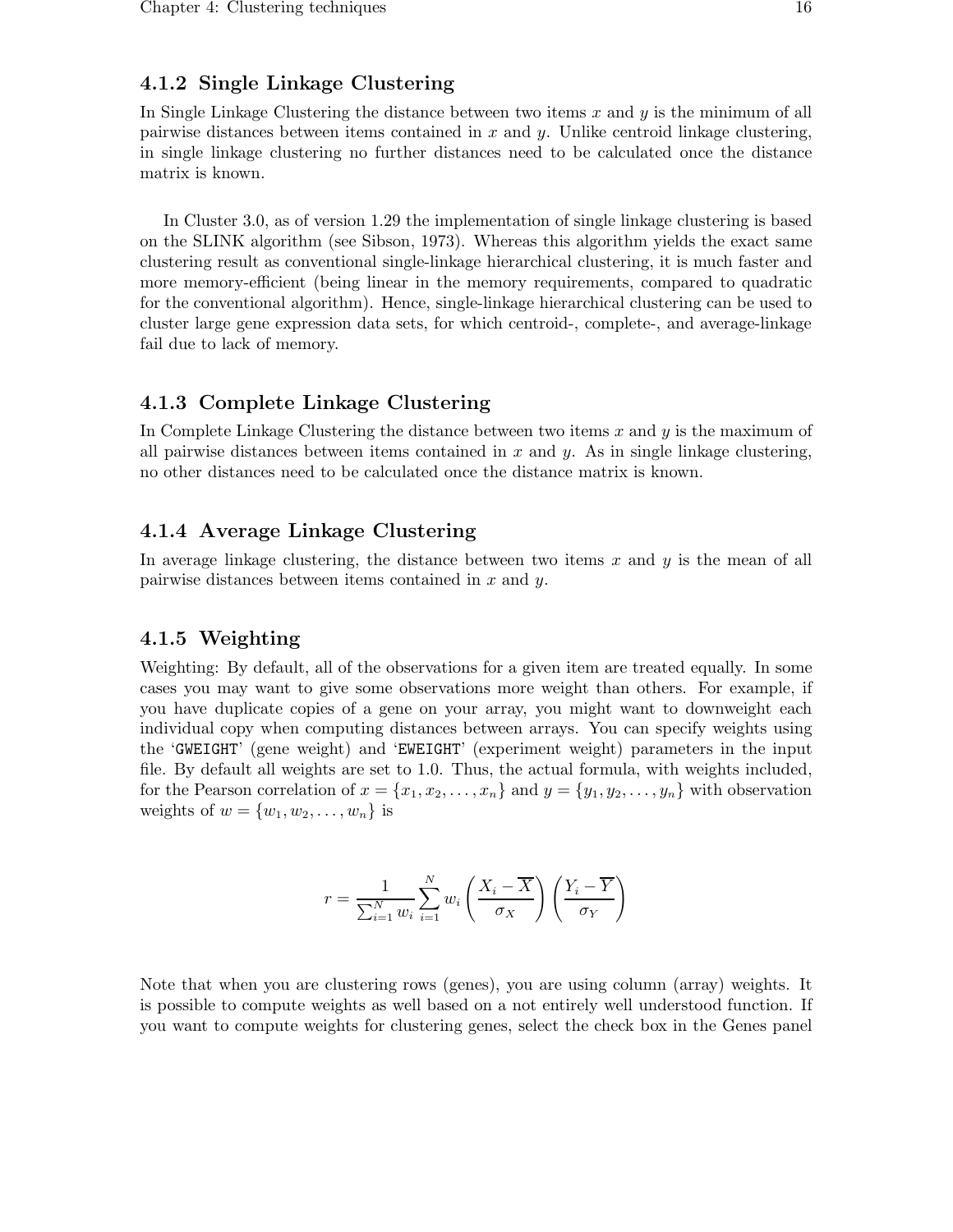of the Hierarchical Clustering tab.

| Cluster<br>⊽<br>Calculate<br>⊽                                       | Arrays<br>Weight Options<br>Cluster<br>0.6<br>Cutoff<br>Calculate<br>1      |
|----------------------------------------------------------------------|-----------------------------------------------------------------------------|
| weights<br><b>Similarity Metric</b><br>Correlation (uncentered)<br>▼ | Exponent<br>weights<br><b>Similarity Metric</b><br>Correlation (uncentered) |
|                                                                      |                                                                             |
| Clustering method                                                    |                                                                             |

This will expose a Weight Options dialog box in the Arrays panel (I realize this placement is a bit counterintuitive, but it makes sense as you will see below). The idea behind the Calculate Weights option is to weight each row (the same idea applies to columns as well) based on the local density of row vectors in its vicinity, with a high density vicinity resulting in a low weight and a low density vicinity resulting in a higher weight. This is implemented by assigning a local density score  $L(i)$  to each row i.

$$
L(i) = \sum_{j \text{ with } d(i,j) < k} \left(\frac{k - d(i,j)}{k}\right)^n,
$$

where the cutoff k and the exponent n are user supplied parameters. The weight for each row is  $1/L$ . Note that  $L(i)$  is always at least 1, since  $d(i, i) = 0$ . Each other row that is within the distance k of row i increases  $L(i)$  and decreases the weight. The larger  $d(i, j)$ , the less  $L(i)$  is increased. Values of n greater than 1 mean that the contribution to  $L(i)$ drops off rapidly as  $d(i, j)$  increases.

#### 4.1.6 Ordering of Output File

The result of a clustering run is a tree or pair of trees (one for genes one for arrays). However, to visualize the results in TreeView, it is necessary to use this tree to reorder the rows and/or columns in the initial datatable. Note that if you simply draw all of the node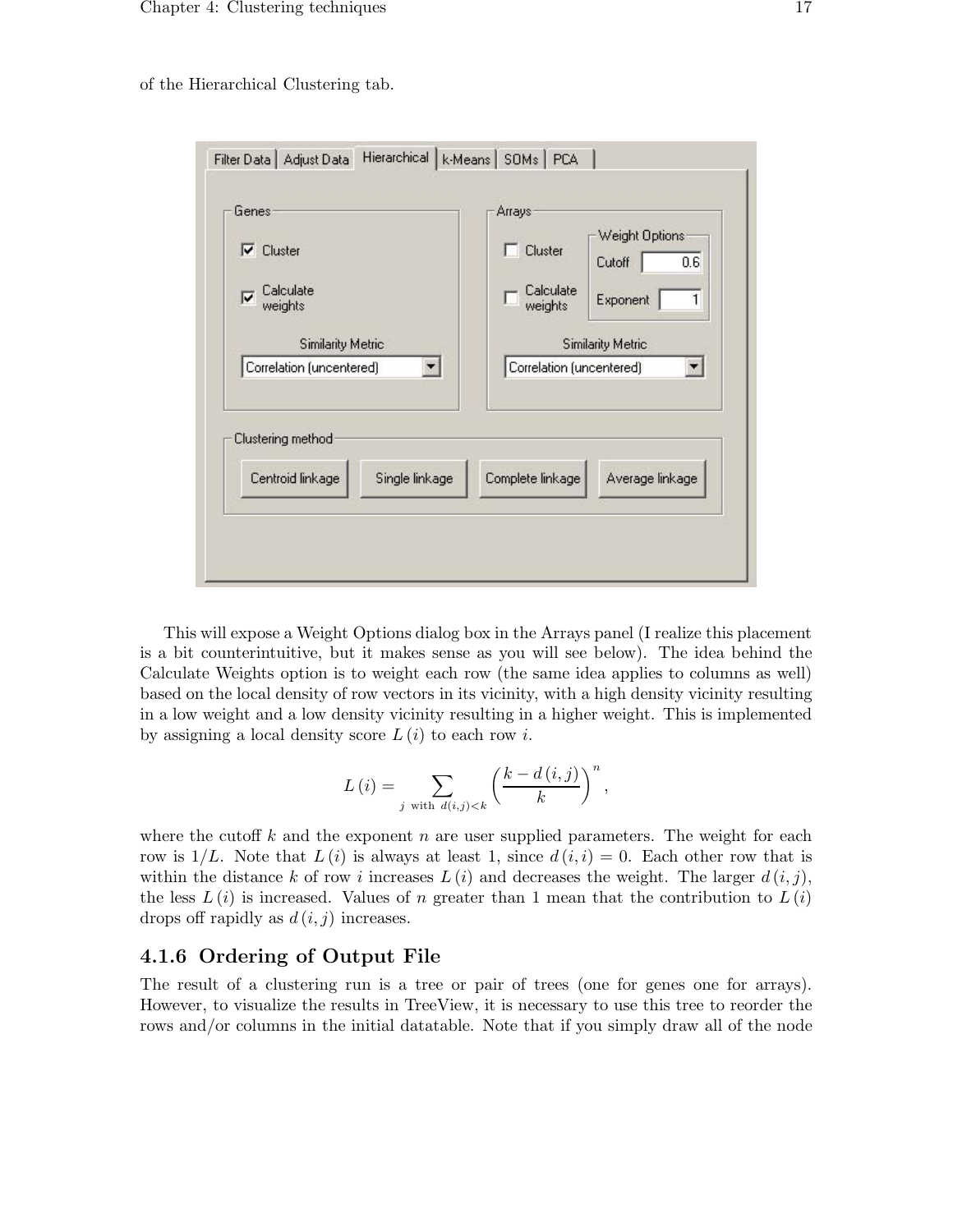

in the tree in the following manner, a natural ordering of items emerges:

Thus, any tree can be used to generate an ordering. However, the ordering for any given tree is not unique. There is a family of  $2^{N-1}$  ordering consistent with any tree of N items; you can flip any node on the tree (exchange the bottom and top branches) and you will get a new ordering that is equally consistent with the tree. By default, when Cluster joins two items, it randomly places one item on the top branch and the other on the bottom branch. It is possible to guide this process to generate the best ordering consistent with a given tree. This is done by using the 'GORDER' (gene order) and 'EORDER' (experiment order) parameters in the input file, or by running a self-organizing map (see section below) prior to clustering. By default, Cluster sets the order parameter for each row/column to 1. When a new node is created, Cluster compares the order parameters of the two joined items, and places the item with the smaller order value on the top branch. The order parameter for a node is the average of the order parameters of its members. Thus, if you want the gene order produced by Cluster to be as close as possible (without violating the structure of the tree) to the order in your input file, you use the 'GORDER' column, and assign a value that increases for each row. Note that order parameters do not have to be unique.

#### 4.1.7 Output Files

Cluster writes up to three output files for each hierarchical clustering run. The root filename of each file is whatever text you enter into the Job Name dialog box. When you load a file, Job Name is set to the root filename of the input file. The three output files are 'JobName.cdt', 'JobName.gtr', 'JobName.atr' The '.cdt' (for clustered data table) file contains the original data with the rows and columns reordered based on the clustering result. It is the same format as the input files, except that an additional column and/or row is added if clustering is performed on genes and/or arrays. This additional column/row contains a unique identifier for each row/column that is linked to the description of the tree structure in the '.gtr' and '.atr' files. The '.gtr' (gene tree) and '.atr' (array tree) files are tab-delimited text files that report on the history of node joining in the gene or array clustering (note that these files are produced only when clustering is performed on the corresponding axis). When clustering begins each item to be clustered is assigned a unique identifier (e.g. 'GENE1X' or 'ARRY42X' — the 'X' is a relic from the days when this was written in Perl and substring searches were used). These identifiers are added to the .cdt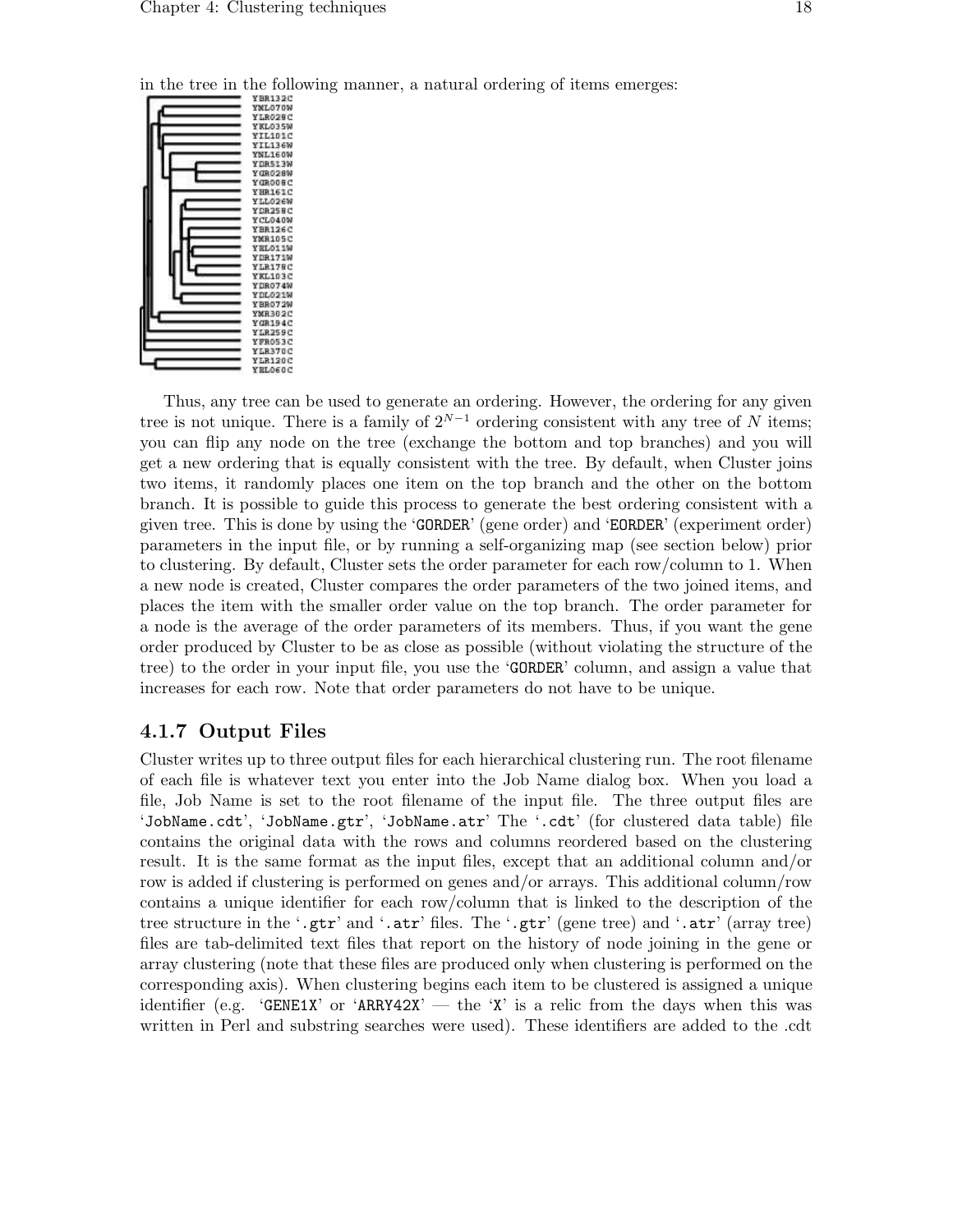file. As each node is generated, it receives a unique identifier as well, starting is 'NODE1X', 'NODE2X', etc. Each joining event is stored in the '.gtr' or '.atr' file as a row with the node identifier, the identifiers of the two joined elements, and the similarity score for the two joined elements. These files look like:

|        | Gebe5<br>GENE2<br><b>GENE1</b><br><b>GENE3</b> |        |      |
|--------|------------------------------------------------|--------|------|
| NODE1X | GENE1X                                         | GENE4X | 0.98 |
| NODE2X | <b>GENE5X</b>                                  | GENE2X | 0.80 |
| NODE3X | NODE1X                                         | GENE3X | 0.72 |
| NODE4X | NODE2X                                         | NODE3X | 0.60 |

The '.gtr' and/or '.atr' files are automatically read in TreeView when you open the corresponding '.cdt' file.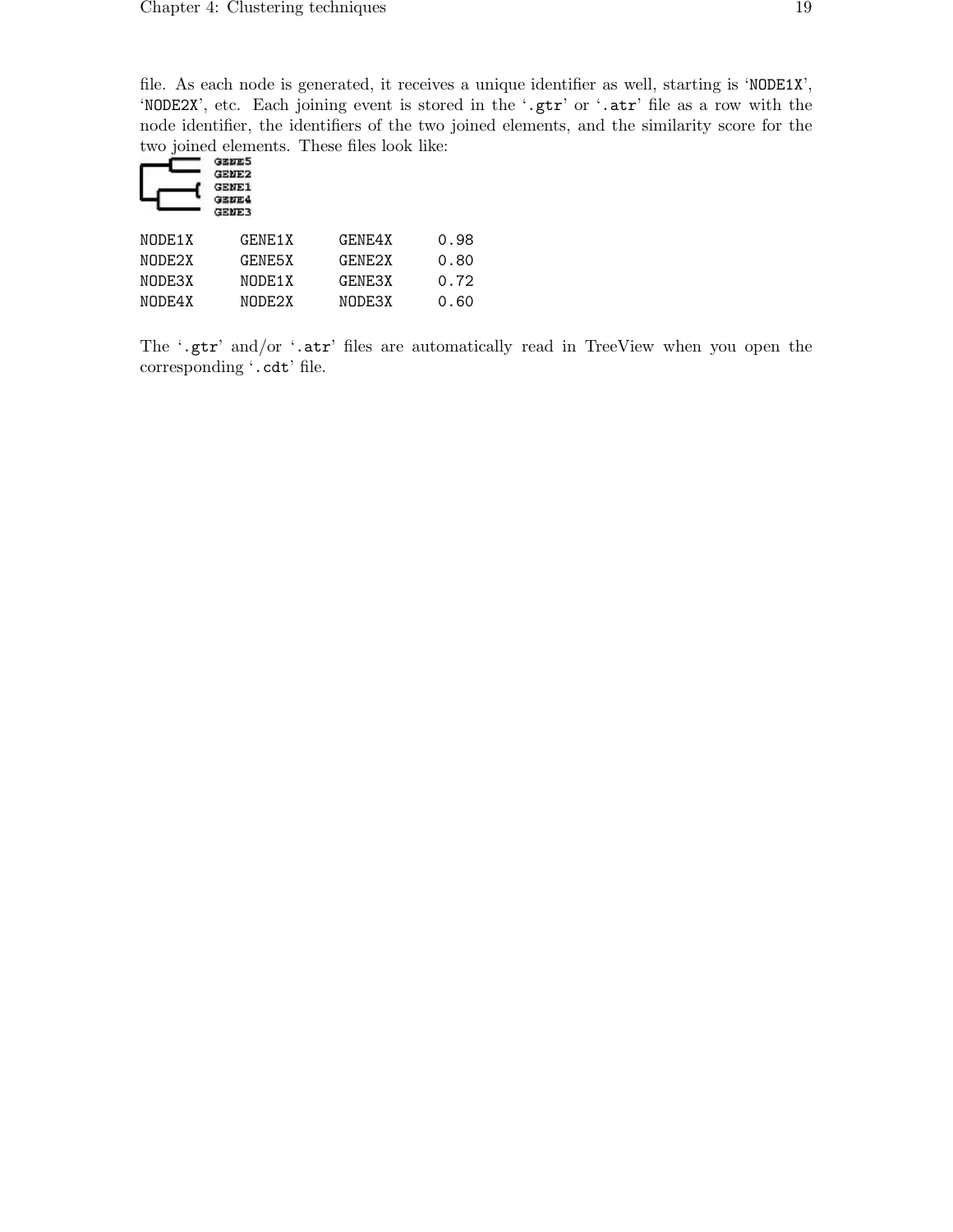## 4.2 The k-means Clustering Algorithm



The k-means clustering algorithm is a simple, but popular, form of cluster analysis. The basic idea is that you start with a collection of items (e.g. genes) and some chosen number of clusters  $(k)$  you want to find. The items are initially randomly assigned to a cluster. The k-means clustering proceeds by repeated application of a two-step process where

- 1. the mean vector for all items in each cluster is computed;
- 2. items are reassigned to the cluster whose center is closest to the item.

Since the initial cluster assignment is random, different runs of the k-means clustering algorithm may not give the same final clustering solution. To deal with this, the  $k$ -means clustering algorithms is repeated many times, each time starting from a different initial clustering. The sum of distances within the clusters is used to compare different clustering solutions. The clustering solution with the smallest sum of within-cluster distances is saved.

The number of runs that should be done depends on how difficult it is to find the optimal solution, which in turn depends on the number of genes involved. Cluster therefore shows in the status bar how many times the optimal solution has been found. If this number is one, there may be a clustering solution with an even lower sum of within-cluster distances. The k-means clustering algorithm should then be repeated with more trials. If the optimal solution is found many times, the solution that has been found is likely to have the lowest possible within-cluster sum of distances. We can then assume that the  $k$ -means clustering procedure has then found the overall optimal clustering solution.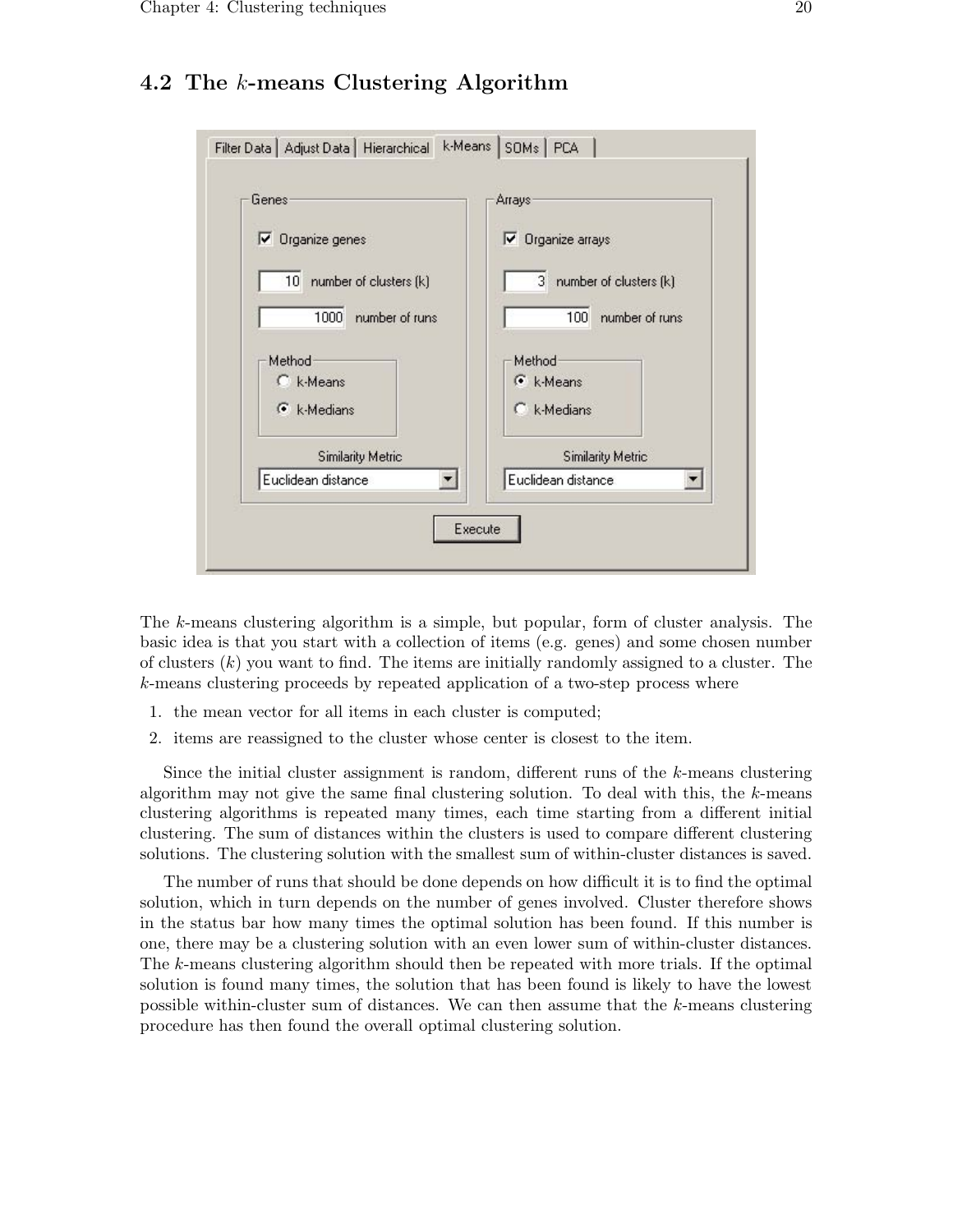It should be noted that generally, the k-means clustering algorithm finds a clustering solution with a smaller within-cluster sum of distances than the hierarchical clustering techniques.

The parameters that control k-means clustering are

- the number of clusters  $(k)$ ;
- the number of trials.

The output is simply an assignment of items to a cluster. The implementation here simply rearranges the rows and/or columns based on which cluster they were assigned to. The output data file is 'JobName\_K\_GKg\_AKa.cdt', where '\_GKg' is included if genes were organized, and '\_AKa' is included if arrays were organized. Here, 'Kg' and 'Ka' represent the number of clusters for gene clustering and array clustering, respectively. This file contains the gene expression data, organized by cluster by rearranging the rows and columns. In addition, the files 'JobName\_K\_GKg.kgg' and 'JobName\_K\_AKa.kag' are created, containing a list of genes/arrays and the cluster they were assigned to.

Whereas k-means clustering as implemented in Cluster 3.0 allows any of the eight distance measures to be used, we recommend using the Euclidean distance or city-block distance instead of the distance measures based on the Pearson correlation, for the same reason as in case of pairwise centroid-linkage hierarchical clustering. The distance measures based on the Pearson correlation effectively normalize the data vectors when calculating the distance, whereas no normalization is used when calculating the cluster centroid. To use k-means clustering with a distance measure based on the Pearson correlation, it is better to first normalize the data appropriately (using the "Adjust Data" tab) before running the k-means algorithm.

Cluster also implements a slight variation on  $k$ -means clustering, known as  $k$ -medians clustering, in which the median instead of the mean of items in a node are used. In a theoretical sense, it is best to use  $k$ -means with the Euclidean distance, and  $k$ -medians with the city-block distance.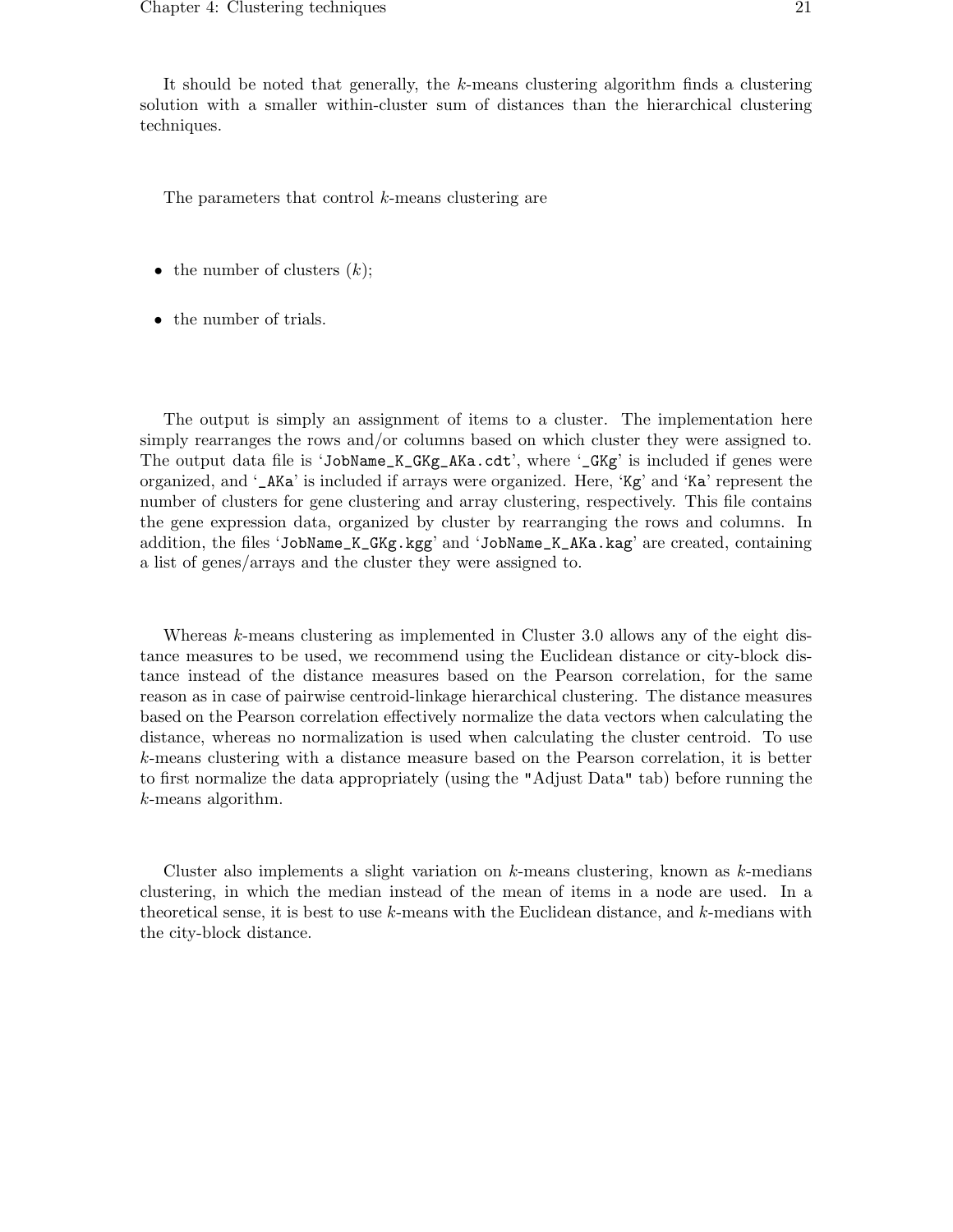## 4.3 Self-Organizing Maps



Self-Organizing Maps (SOMs) is a method of cluster analysis that are somewhat related to k-means clustering. SOMs were invented in by Teuvo Kohonen in the early 1980s, and have recently been used in genomic analysis (see Chu 1998, Tamayo 1999 and Golub 1999 in references). The Tamayo paper contains a simple explanation of the methods. A more detailed description is available in the book by Kohonen, Self-Organizing Maps, 1997.

The current implementation varies slightly from that of Tamayo et al., in that it restricts the analysis one-dimensional SOMs along each axis, as opposed to a two-dimensional network. The one-dimensional SOM is used to reorder the elements on whichever axes are selected. The result is similar to the result of k-means clustering, except that, unlike kmeans, the nodes in a SOM are ordered. This tends to result in a relatively smooth transition between groups.

The options for SOMs are

- whether or not you will organize each axis;
- the number of nodes for each axis (the default is  $n^{1/4}$ , where *n* is the number of items. The total number of clusters is then equal to the square root of the number of items.
- the number of iterations to be run.

The output file is of the form 'JobName\_SOM\_GXg-Yg\_AXa-Ya.txt', where 'GXg-Yg' is included if genes were organized, and 'AXg-Yg' is included if arrays were organized. 'X' and 'Y' represent the dimensions of the corresponding SOM. Up to two additional files ('.gnf' and '.anf') are written containing the vectors for the SOM nodes.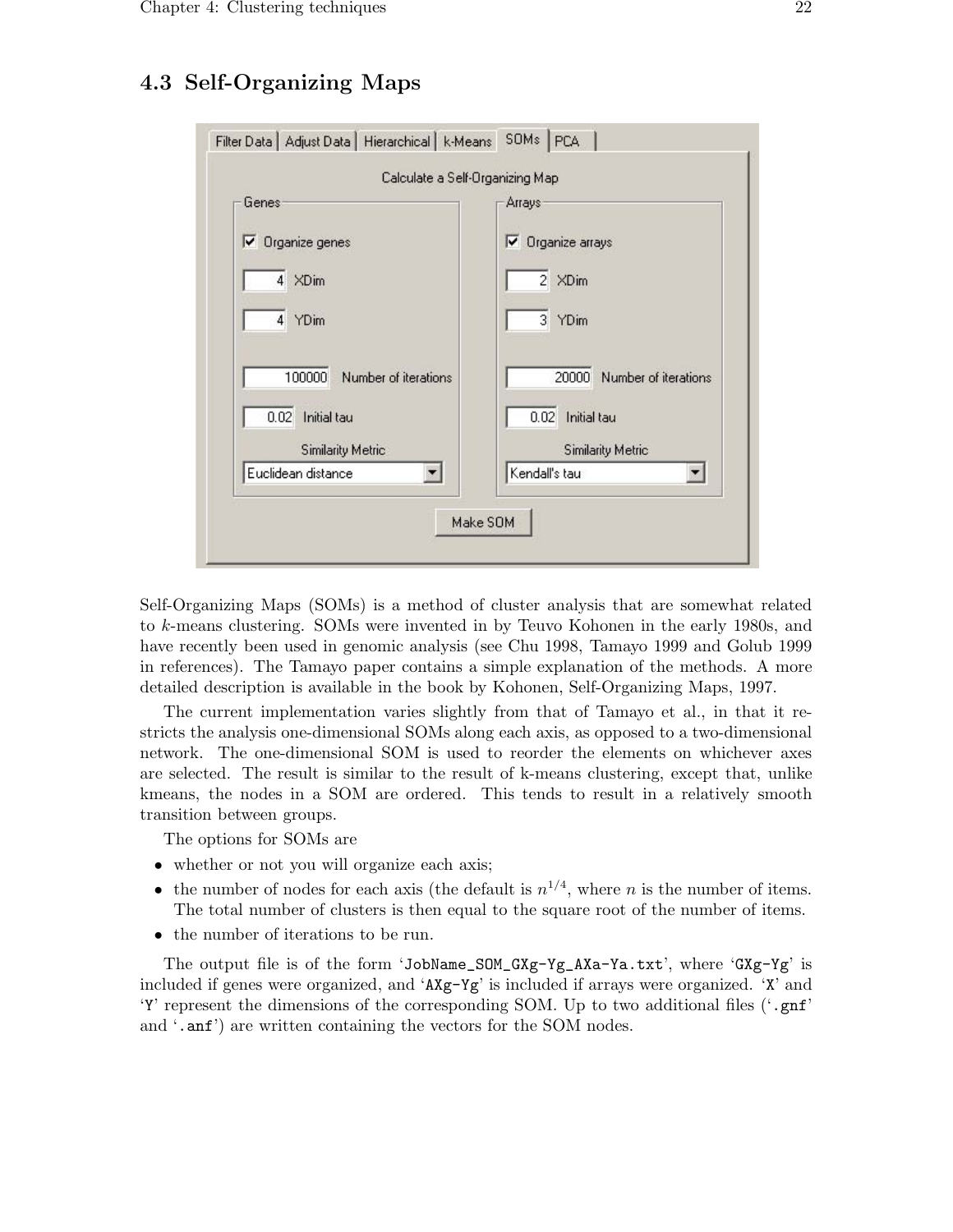In previous versions of Cluster, only one-dimensional SOMs were supported. The current version of the Cluster introduces two-dimensional SOMs.

SOMs and hierarchical clustering: Our original use of SOMs (see Chu et al., 1998) was motivated by the desire to take advantage of the properties of both SOMs and hierarchical clustering. This was accomplished by first computing a one dimensional SOM, and using the ordering from the SOM to guide the flipping of nodes in the hierarchical tree. In Cluster, after a SOM is run on a dataset, the GORDER and/or EORDER fields are set to the ordering from the SOM so that, for subsequent hierarchical clustering runs, the output ordering will come as close as possible to the ordering in the SOM without violating the structure of the tree.

## 4.4 Principal Component Analysis

Principal Component Analysis (PCA) is a widely used technique for analyzing multivariate data. In PCA, the data vectors are written as a linear sum over principal components. The number of principal components is equal to the number of dimensions of the data vectors.

The principal components are chosen such that they maximally explain the variance in the data vectors. For example, in case of 3D data vectors, the data can be represented as an ellipsoidal cloud of points in three dimensional space. The first principal component would be the longest axis of the ellipsoid, the second principal component would be the second longest axis of the ellipsoid, and the third principal component would be the shortest axis. In other words, the principal components are ordered by the amount of variance they explain.

Each data point can be reconstructed by a suitable linear combination of the principal components. However, in order to reduce the dimensionality of the data, usually only the most important principal components are used. The remaining variance present in the data is then regarded as unexplained variance.

The principal components can be found by calculating the eigenvectors of the covariance matrix of the data. The corresponding eigenvalues determine how much of the variance present in the data is explained by each principal component.

In Cluster, the eigenvectors are found by calculating the singular value decomposition of the data matrix. The output is very simple in this version and consists of two files: 'JobName\_svv.txt' that contains the principal components and 'JobName\_svu.txt' that contains the loadings of each gene on the principal components. By multiplying the principal components by the loadings and summing, the data vector of each gene can be recovered.

A practical example of applying Principal Component Analysis to gene expression data is presented by Yeung and Ruzzo (2001).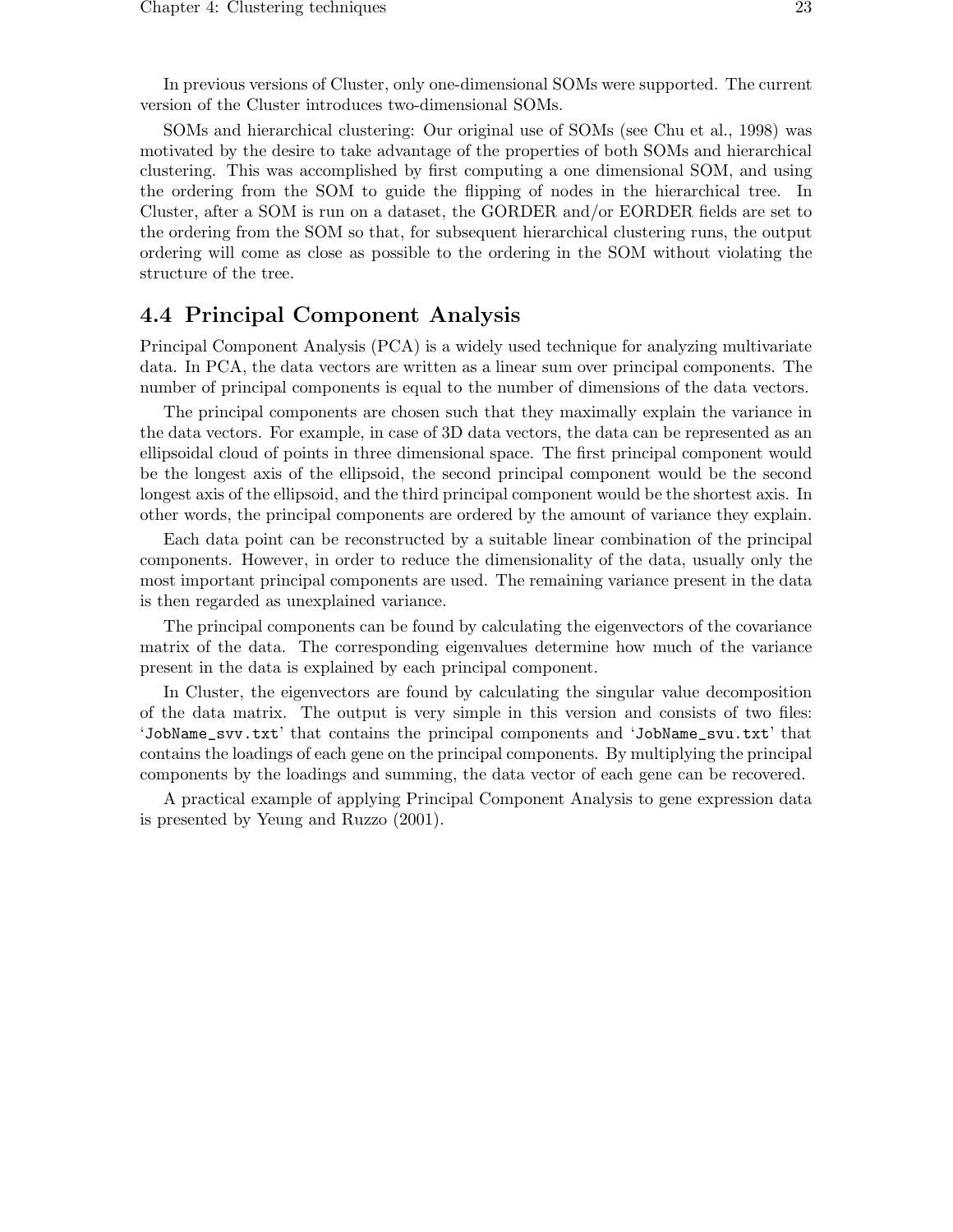## 5 Running Cluster 3.0 as a command line program

It is now possible to run Cluster 3.0 as a command line program. This may be useful if you want to run Cluster 3.0 on a remote server, and also allows automatic processing a large number of data files by running a batch script. Note, however, that the Python and Perl interfaces to the C Clustering Library are much better suited for this task and more powerful than the command line program (see the manual for the C Clustering Library at http://bonsai.ims.u-tokyo.ac.jp/~mdehoon/software/cluster/cluster.pdf).

```
The installation process of the command line version of Cluster 3.0 is straightforward;
it compiled out of the box on Cygwin, Mac OS X, Linux, and Unix. To install, download
the source code from http://bonsai.ims.u-tokyo.ac.jp/~mdehoon/software/cluster,
and run
configure --without-x
make
make install
The executable is called cluster. To run this program, execute
cluster [options]
in which the options consist of the following command line parameters:
-f filename
           File loading
-l Specifies to log-transform the data before clustering (default is no
           log-transform)
-cg a|m Specifies whether to center each row (gene) in the data set:
           a: Subtract the mean of each row
           m: Subtract the median of each row
```

```
(default is no centering)
```
- -ng Specifies to normalize each row (gene) in the data set (default is no normalization)
- -ca a|m Specifies whether to center each column (microarray) in the data set: a: Subtract the mean of each column m: Subtract the median of each column (default is no centering)
- -na Specifies to normalize each column (microarray) in the data set (default is no normalization)

```
-u jobname
           Allows you to specify a different name for the output files (default is derived
           from the input file name)
```
- $-\mathbf{g}$  [0..9] Specifies the distance measure for gene clustering. 0 means no gene clustering; for the values 1 through 9, see below (default: 1)
- -e [0..9] Specifies the distance measure for microarray clustering. 0 means no microarray clustering; for the values 1 through 9, see below (default: 0)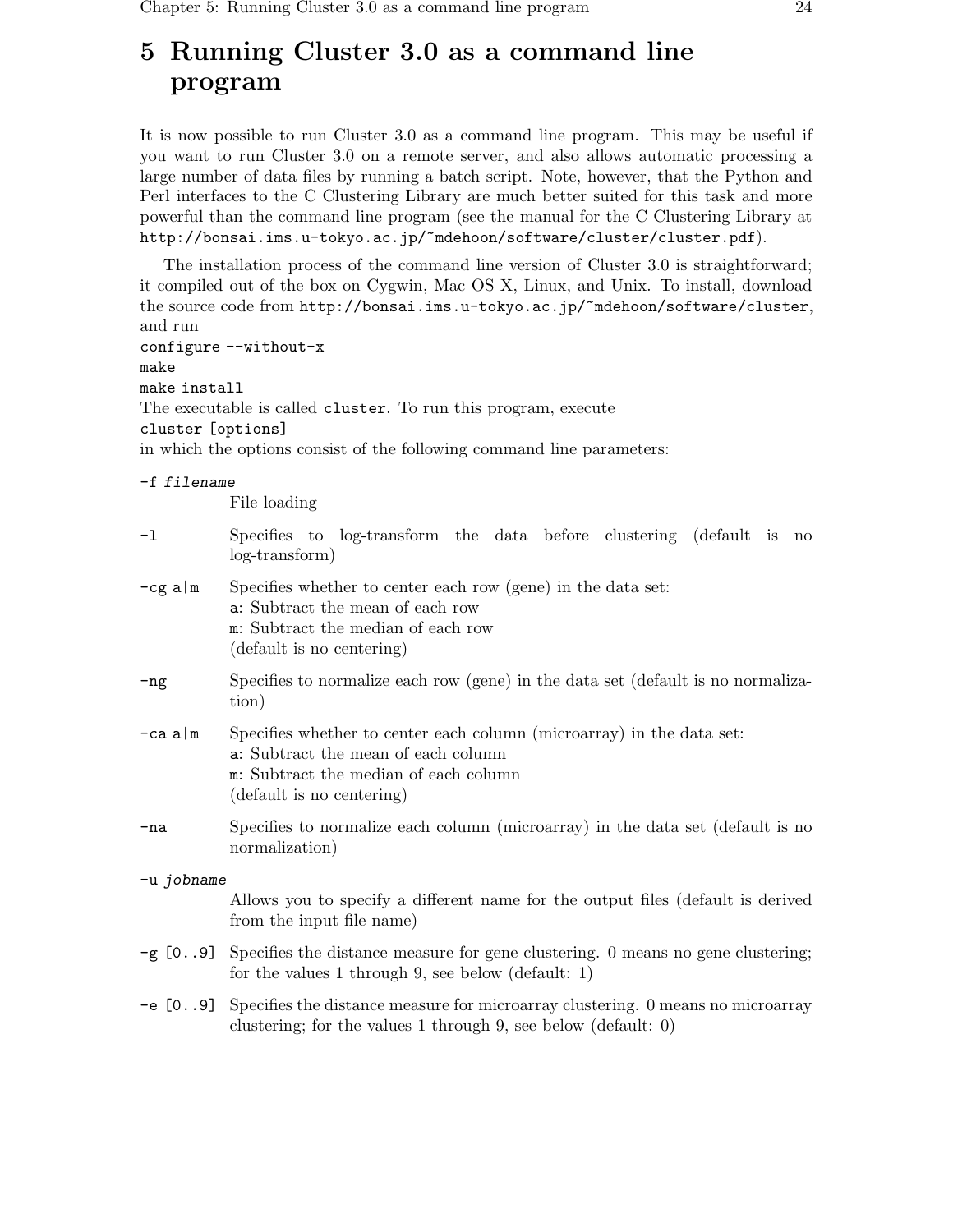|                       | -m [msca] Specifies which hierarchical clustering method to use:<br>m: Pairwise complete- (maximum-) linkage (default)<br>s: Pairwise single-linkage<br>c: Pairwise centroid-linkage<br>a: Pairwise average-linkage |
|-----------------------|---------------------------------------------------------------------------------------------------------------------------------------------------------------------------------------------------------------------|
| -k number             |                                                                                                                                                                                                                     |
|                       | Specifies whether to run $k$ -means clustering instead of hierarchical clustering,<br>and the number of clusters $k$ to use (default: 0, no $k$ -means clustering)                                                  |
| $-\mathbf{s}$         | Specifies to calculate an SOM instead of hierarchical clustering                                                                                                                                                    |
| $-x$ number           | Specifies the horizontal dimension of the SOM grid (default: 2)                                                                                                                                                     |
| -y number             | Specifies the vertical dimension of the SOM grid (default: 1)                                                                                                                                                       |
| $-v, -version$        | Display version information                                                                                                                                                                                         |
| $-h, -h$ elp          | Display help information                                                                                                                                                                                            |
| the distance measure: | For the command line options $-\mathbf{g}'$ , $-\mathbf{e}'$ , the following integers can be used to specify                                                                                                        |

| $\Omega$          | No clustering                          |
|-------------------|----------------------------------------|
| 1                 | Uncentered correlation                 |
| $\mathcal{D}_{1}$ | Pearson correlation                    |
| 3                 | Uncentered correlation, absolute value |
| 4                 | Pearson correlation, absolute value    |
| 5                 | Spearman's rank correlation            |
| 6                 | Kendall's tau                          |
| 7                 | Euclidean distance                     |
| 8                 | City-block distance                    |
|                   |                                        |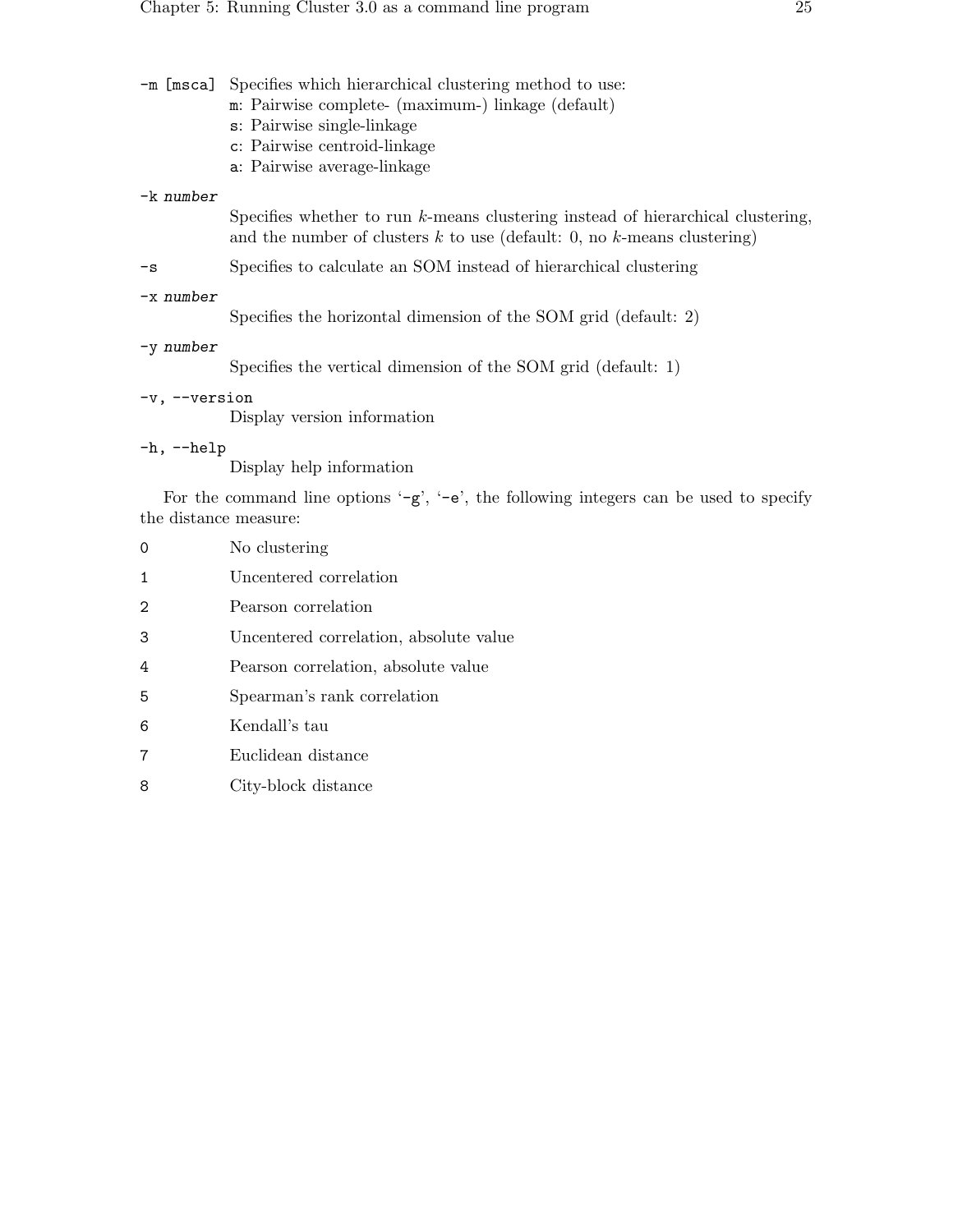## 6 TreeView

TreeView is a program that allows interactive graphical analysis of the results from Cluster. TreeView reads in matching '\*.cdt' and '\*.gtr', '\*.atr', '\*.kgg', or '\*.kag' files produced by Cluster. We recommend using the Java program Java TreeView, which is based on the original TreeView. Java TreeView was written by Alok Saldanha at Stanford University; it can be downloaded from http://jtreeview.sourceforge.net/. Java TreeView runs on Windows, Macintosh, Linux, and Unix computers, and can show both hierarchical and k-means results.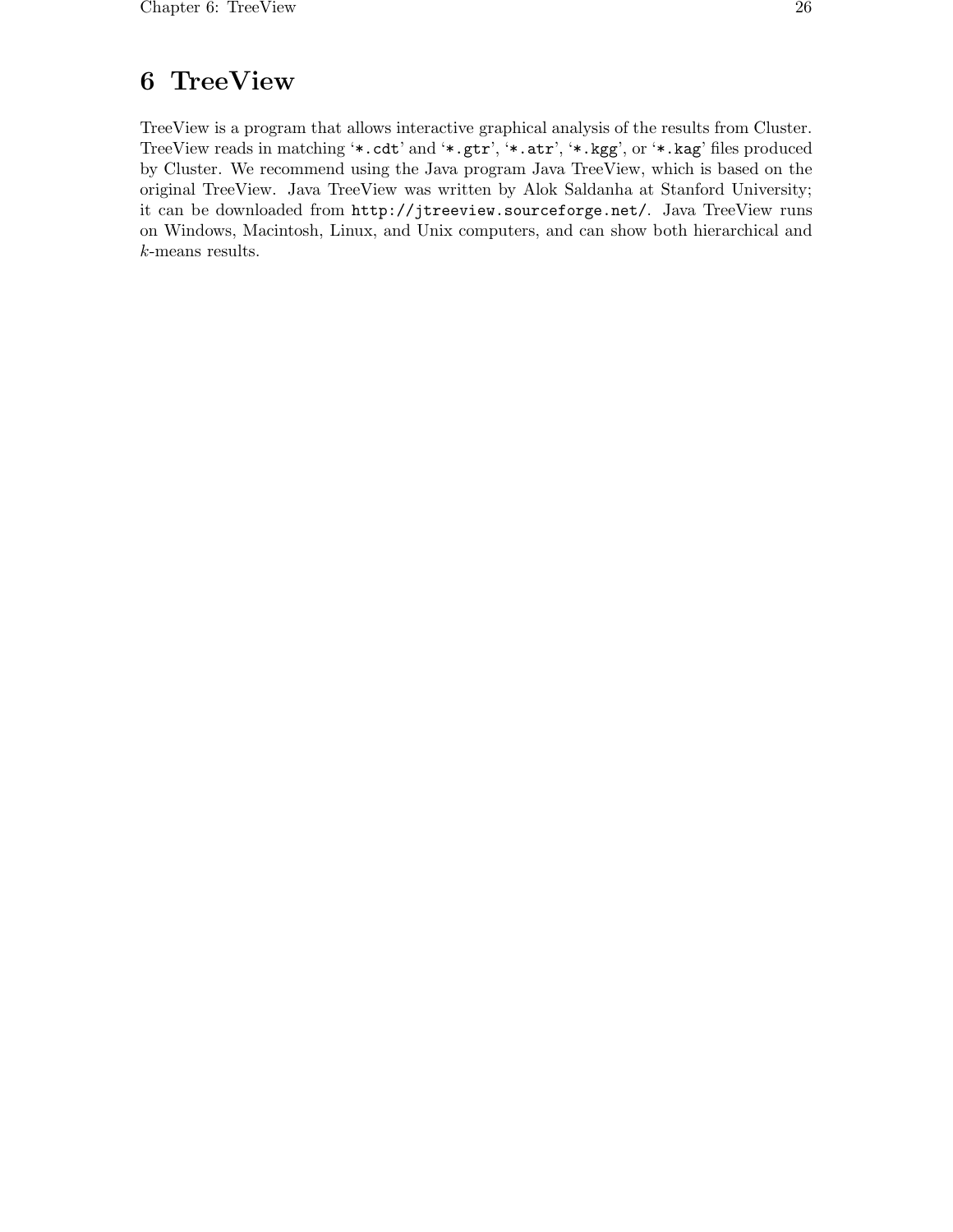## 7 Further Code Development

In previous versions of Cluster, the proprietary Numerical Recipes routines were heavily used. We have replaced these routines by the C clustering library, which was released under the Python License. Accordingly, the complete source code of Cluster is now open. It can be downloaded from http://bonsai.ims.u-tokyo.ac.jp/~mdehoon/software/cluster. A makefile is included, which was used under Cygwin (http://www.cygwin.com). The makefile may need some modifications on other systems. We used the GNU C compiler in order to enable anybody to compile the code. No commercial compiler is required. The GNU C compiler is available at http://www.gnu.org. There you can also find texinfo, which was used to generate the printed and the HTML documentation. To convert the picture files to EPS files for the printed documentation, we used pngtopnm and pnmtops of Netpbm, which can be found at http://netpbm.sourceforge.net. The HTML Help file was generated using the HTML Help Workshop, which is freely available at the Microsoft site (http://msdn.microsoft.com). The Windows Installer was created with the Inno Setup Compiler, which is available at http://www.innosetup.com.

For Mac OS X, we used the Project Builder and the Interface Builder that is part of Mac OS X. The prebuilt package was created with PackageMaker, which is also part of Mac OS X. The project files needed to recompile Cluster 3.0 are included in the source code. From the command prompt, Cluster 3.0 can be recompiled by running make from the mac subdirectory; this produces a universal binary for PowerPC and Intel processors.

For Cluster 3.0 on Linux/Unix, we used the Motif libraries that are installed on most Linux/Unix computers. The include files are typically located in /usr/X11R6/include/Xm. You will need a version of Motif that is compliant with Motif 2.1, such as Open Motif (http://www.opengroup.org), which is available at http://www.motifzone.net.

To improve the portability of the code, we made use of GNU's automake and autoconf. The corresponding Makefile.am and configure.ac files are included in the source code distribution.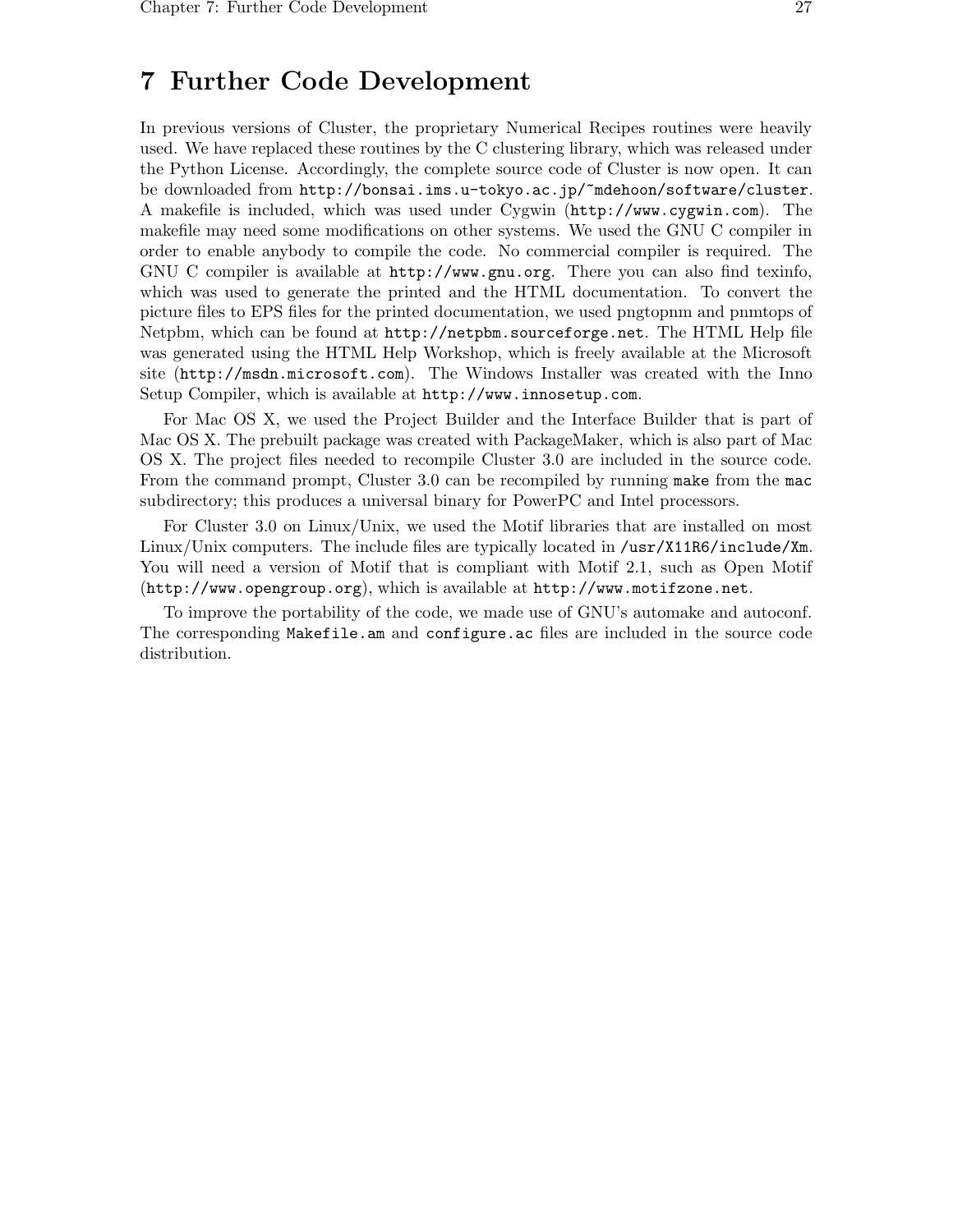## 8 Bibliography

Brown, P. O., and Botstein, D. (1999). Exploring the new world of the genome with DNA microarrays. Nat Genet 21, 33-37.

Chu, S., DeRisi, J., Eisen, M., Mulholland, J., Botstein, D., Brown, P. O., and Herskowitz, I. (1998). The transcriptional program of sporulation in budding yeast [published erratum appears in *Science* 1998 Nov 20; 282 (5393):1421]. Science 282, 699-705.

Conover, W. J. (1980). Practical nonparametric statistics (New York: Wiley).

De Hoon, M., Imoto, S., and Miyano, S. (2002). Statistical analysis of a small set of time-ordered gene expression data using linear splines. Bioinformatics 18, 1477–1485.

De Hoon, M. J. L., Imoto, S., Nolan, J., and Miyano, S. (2004). Open source clustering software. *Bioinformatics*, **20** (9), 1453–1454.

Eisen, M. B., Spellman, P. T., Brown, P. O., and Botstein, D. (1998). Cluster analysis and display of genome-wide expression patterns. Proc Natl Acad Sci USA 95, 14863-14868.

Hartigan, J. A. (1975). Clustering algorithms (New York: Wiley).

Jain, A. K., and Dubes, R. C. (1988). Algorithms for clustering data (Englewood Cliffs, N.J.: Prentice Hall).

Jardine, N., and Sibson, R. (1971). Mathematical taxonomy (London, New York: Wiley).

Kohonen, T. (1997). Self-organizing maps, 2nd Edition (Berlin; New York: Springer).

Sibson, R. (1973). SLINK: An optimally efficient algorithm for the single-link cluster method. The Computer Journal,  $16(1)$ ,  $30-34$ .

Sneath, P. H. A., and Sokal, R. R. (1973). Numerical taxonomy; the principles and practice of numerical classification (San Francisco: W. H. Freeman).

Snedecor, G. W. and Cochran, W. G. (1989). *Statistical methods* (Ames: Iowa State University Press).

Sokal, R. R., and Sneath, P. H. A. (1963). *Principles of numerical taxonomy* (San Francisco: W. H. Freeman).

Tamayo, P., Slonim, D., Mesirov, J., Zhu, Q., Kitareewan, S., Dmitrovsky, E., Lander, E., and Golub, T. (1999). Interpreting patterns of gene expression with self-organizing maps: Methods and application to hematopoietic differentiation. Proc. Natl. Acad. Sci. USA, 96, 2907–2912.

Tryon, R. C., and Bailey, D. E. (1970). Cluster analysis (New York: McGraw-Hill).

Tukey, J. W. (1977). Exploratory data analysis (Reading, Mass.: Addison-Wesley Pub. Co.).

Weinstein, J. N., Myers, T. G., OConnor, P. M., Friend, S. H., Fornace, A. J., Jr., Kohn, K. W., Fojo, T., Bates, S. E., Rubinstein, L. V., Anderson, N. L., Buolamwini, J. K., van Osdol, W. W., Monks, A. P., Scudiero, D. A., Sausville, E. A., Zaharevitz, D. W., Bunow, B., Viswanadhan, V. N., Johnson, G. S., Wittes, R. E., and Paull, K. D. (1997). An information-intensive approach to the molecular pharmacology of cancer. Science 275, 343–349.

Wen, X., Fuhrman, S., Michaels, G. S., Carr, D. B., Smith, S., Barker, J. L., and Somogyi, R. (1998). Large-scale temporal gene expression mapping of central nervous system development. Proc Natl Acad Sci USA 95, 334–339.